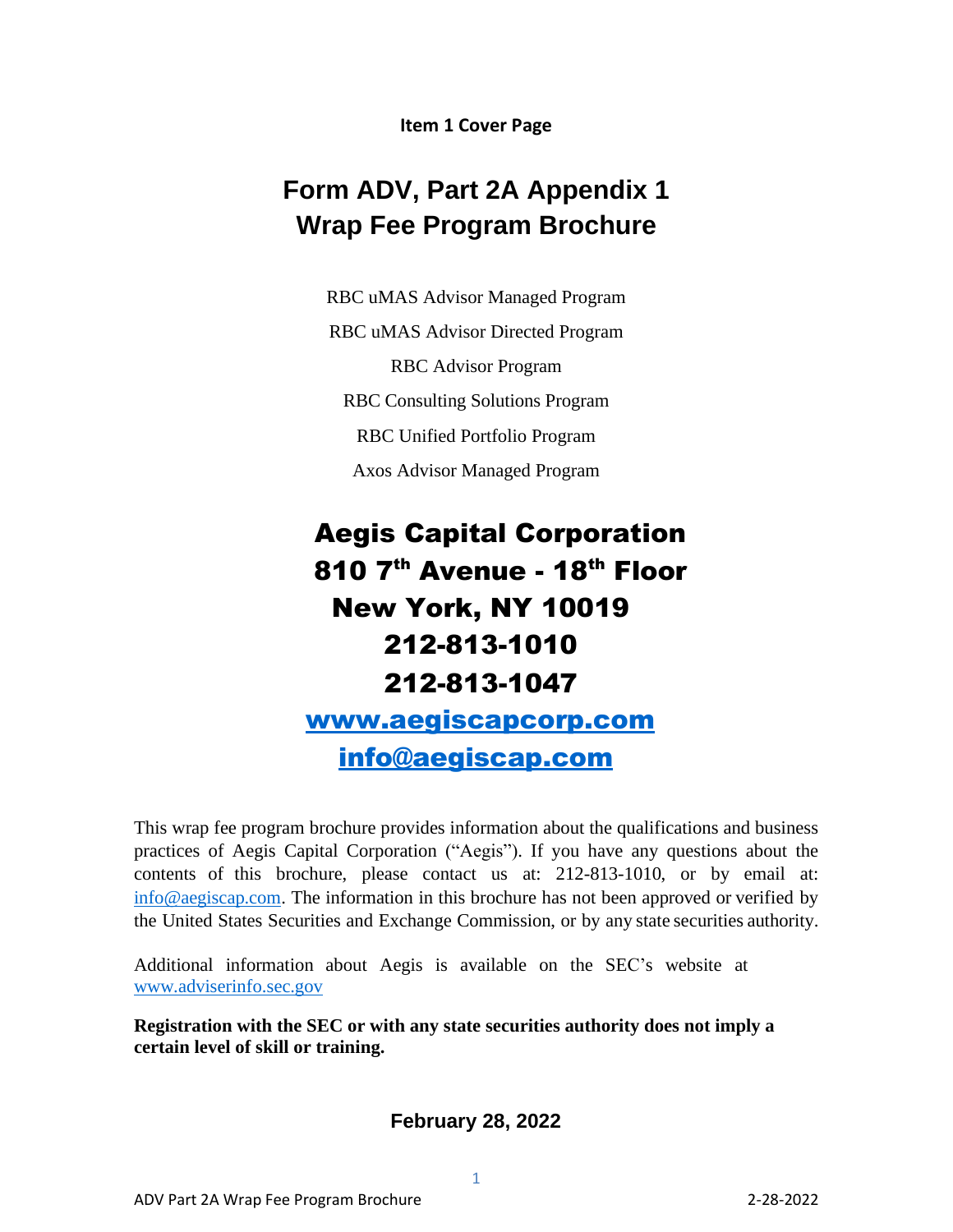# *Item 2 Material Changes*

<span id="page-1-1"></span><span id="page-1-0"></span>This Brochure is dated February 28, 2022. Clients should carefully review this Brochure in its entirety. Aegis has made the following material and other updates since the previous Brochure was filed on January 29, 2021

#### <span id="page-1-2"></span>**Material Changes since the Last Update**

Item 9. has been updated to reflect disclosure relating to regulatory matters that have resolved since the last publication of this Brochure. Investors can access information relating to Aegis's regulatory history at [www.brokercheck.com.](http://www.brokercheck.com/)

#### <span id="page-1-3"></span>**Full Brochure Available**

Whenever you would like to receive a complete copy of our Brochure, please contact us by telephone at: 212-813-1010 or by email at: [info@aegiscap.com.](mailto:info@aegiscap.com)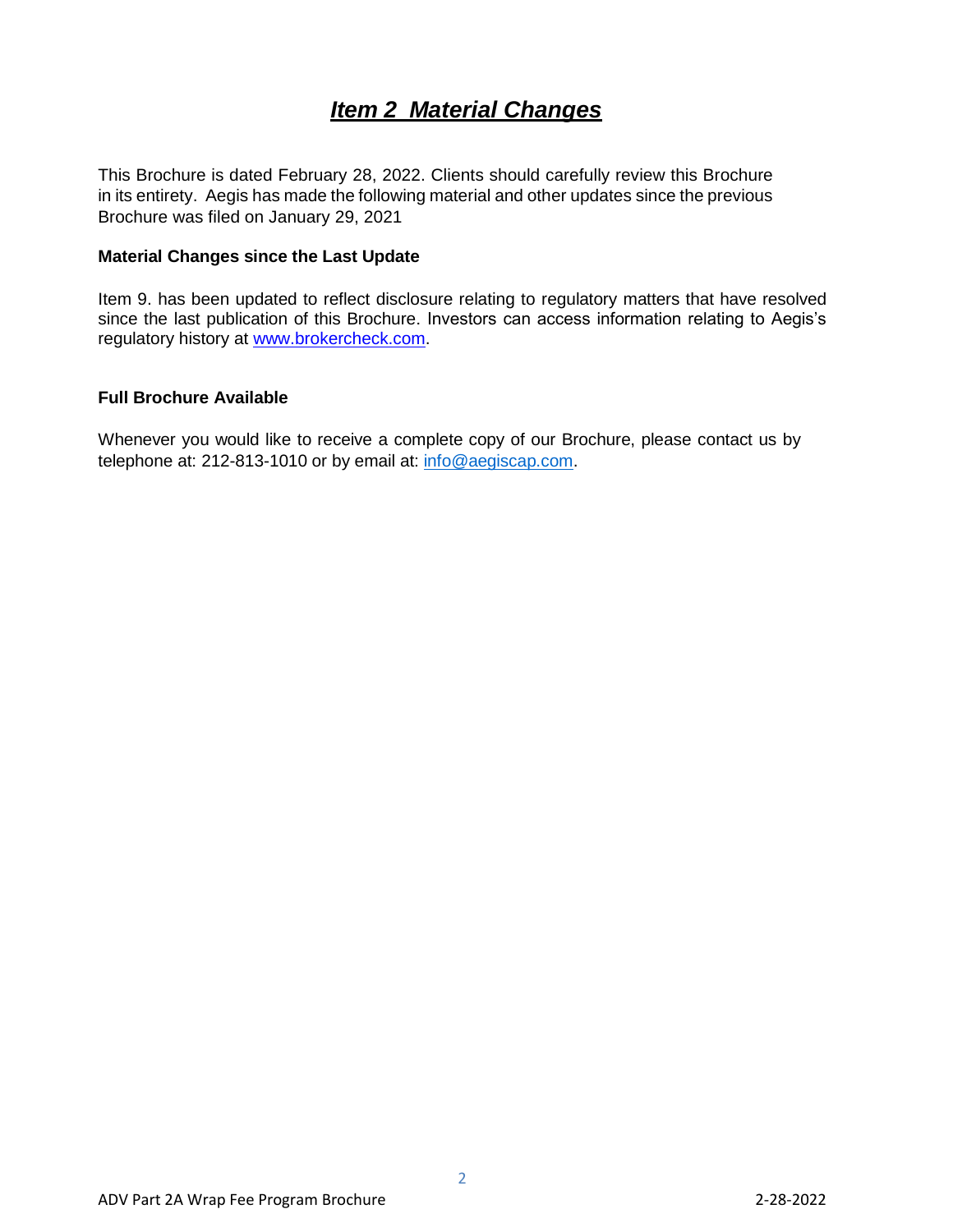# **Item 3 Table of Contents**

| When Aegis or a Related Person Invests in the Same Securities that it Recommends to Clients 17                                                                                      |  |
|-------------------------------------------------------------------------------------------------------------------------------------------------------------------------------------|--|
| When Aegis or a Related Person Recommends or Buys or Sells Securities for Client Accounts<br>at or About the Same Time it Buys or Sells the Same Securities for Client Accounts  18 |  |
|                                                                                                                                                                                     |  |
|                                                                                                                                                                                     |  |
|                                                                                                                                                                                     |  |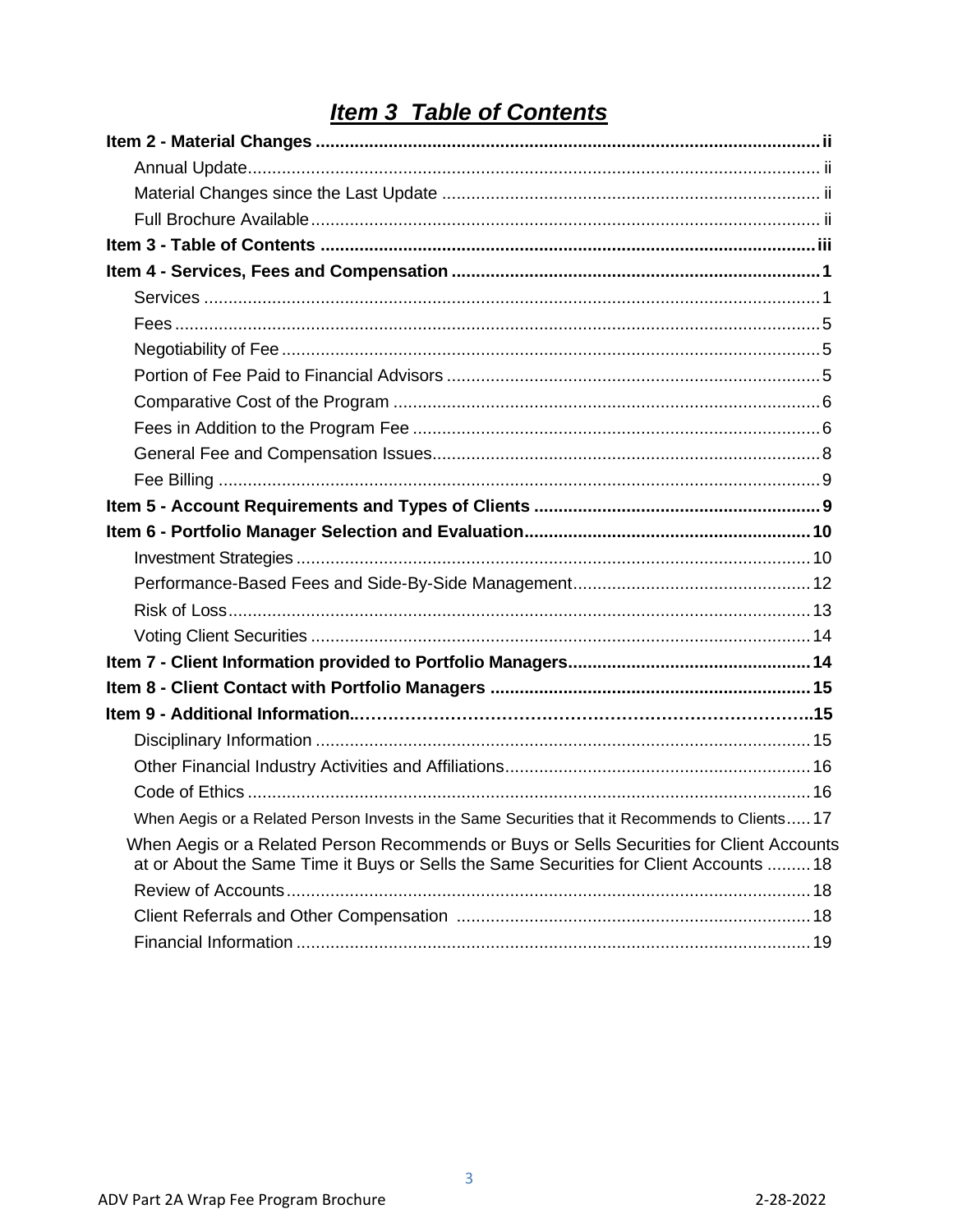# **Item 4 Services, Fees and Compensation**

Aegis is engaged in a number of financial services businesses, including the offering of investment advisory services, annuities, insurance, stocks, bonds, mutual funds, and investment banking. Aegis is registered as a broker-dealer and investment adviser with the U.S. Securities and Exchange Commission (the "SEC") and is a member of the Financial Industry Regulatory Authority ("FINRA"). While Aegis earns income from its Fee Accounts through a quarterly asset-based fee, it may also charge a commission to cover the cost of acquisition or sale of securities in a client's account. The fee clients pay will vary depending on the investment advisory program selected.

**Investing in securities involves risk of loss that clients should be prepared to bear. The investment performance and success of any particular investment cannot be predicted or guaranteed, and the value of a client's investments will fluctuate due to market conditions and other factors. Investments are subject to various risks including, but not limited to, market, liquidity, currency, economic and political risks, and will not necessarily be profitable. Past performance of investments is not indicative of future performance.** 

#### **a. Services**

In a discretionary account, the customer gives the Portfolio Manager the authorization to make purchases and sales in the account without first obtaining the customer's permission. In a nondiscretionary account, the portfolio manager must obtain the customer's permission to make purchases and sales. Aegis advisory accounts may be nondiscretionary or discretionary, as described in each advisory agreement.

All Program account assets are held with RBC Capital Markets, LLC ("RBC CM") or Axos Clearing LLC ("Axos"), the clearing brokers and qualified custodians for Aegis, together referred to as RBC/Axos. In general, orders are introduced through Aegis to RBC/Axos.

Please see the RBC Program Brochure for additional information.

#### **RBC Unbundled Managed Account Solutions (uMAS)**

The RBC uMAS platform offers an A La Carte offering list with quarterly performance reporting and flexible billing options as well as comprehensive portfolio management tools. These tools are chosen after the client and Financial Consultant review and execute the Aegis Client Agreement. Reports may include market commentary, summary reports, risk comparison statistics utilizing Riskalyze, asset allocation market values, cash flows, and portfolio evaluation. Outside Money Manager Portfolios may also be included in the reporting. The uMAS program also allows the Advisors to provide the client with customized, professional investment advice. The Advisor develops an asset allocation strategy suited to the client's best interest and needs. uMAS accounts may be non-discretionary or discretionary, as described in each advisory agreement.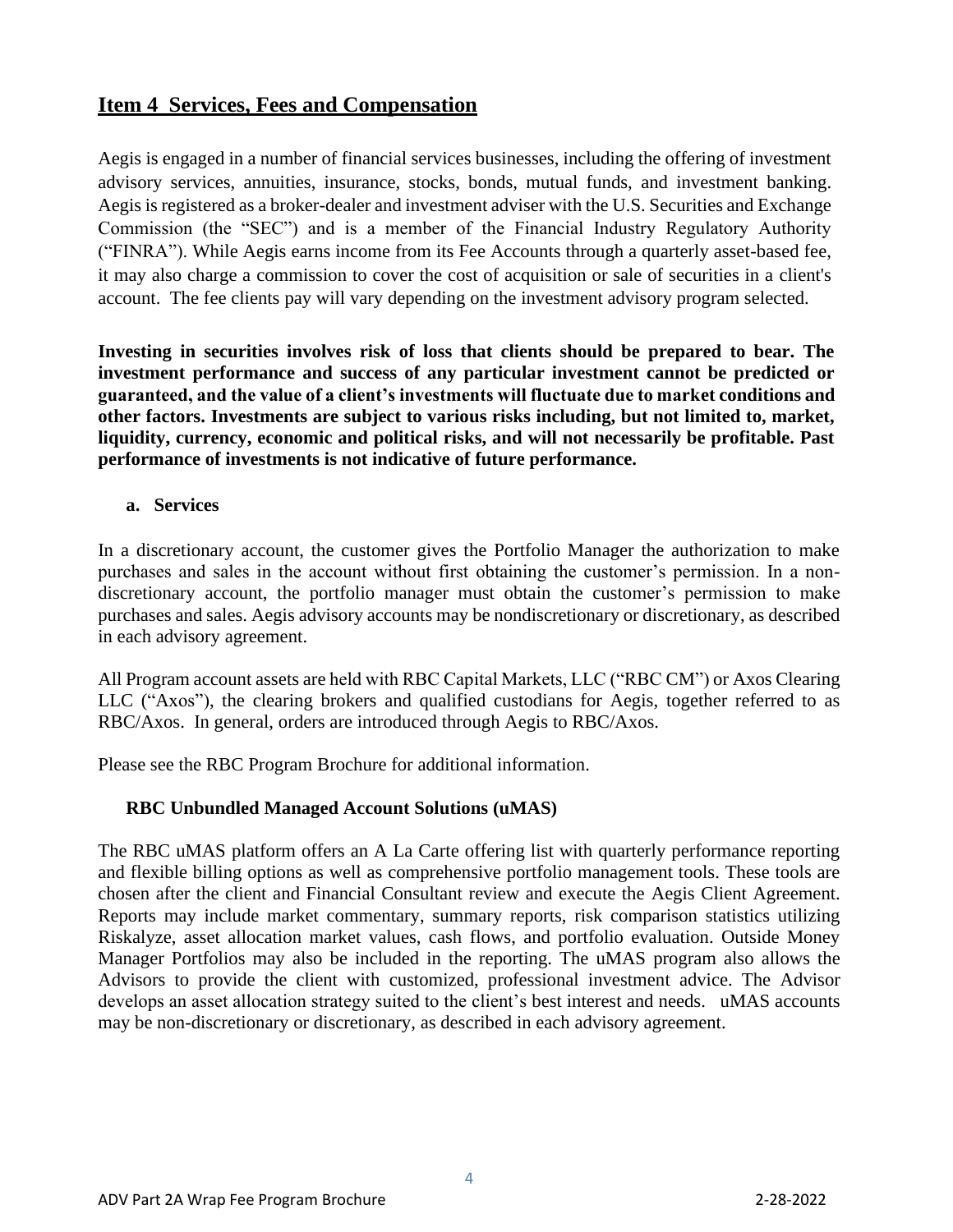#### **1. RBC uMAS Advisor Managed Program**

To participate in the Program, clients are required to complete and execute the Aegis Investment Advisory Client Agreement (the "Client Agreement") for any Program account(s). In the Client Agreement, clients grant Aegis authority to manage their accounts on a discretionary basis, subject only to any reasonable investment restrictions and/or any written investment guidelines or policies that the client has provided to Aegis and Aegis has accepted by notifying the client in writing of such acceptance. Each client's grant of discretion to Aegis typically includes the client's authorization of Aegis to invest in securities and other investments of any nature whatsoever, at the time and in the manner that Aegis determines, and to act on the client's behalf in all other matters necessary or incidental to the handling of the account, without having to first obtain an "order" from the client or discussing these transactions or actions with the client in advance. One or more Aegis Advisors, who are employees/contractor and registered representatives of Aegis, will be directly responsible for making the investment decisions for the account and will be reasonably available to discuss the management of the account with the client. Each Advisor typically manages his or her clients' Program accounts in accordance with the Advisor's individual investment style(s) and strategy or strategies, taking into consideration each client's best interest, risk tolerance, financial situation and investment objective for the Program account.

Aegis typically provides Program clients not only with investment advice and discretionary portfolio management services but also arranges for trade execution and clearing, settlement and custodial services through RBC. In other words, RBC in its capacity generally executes the trades for Program accounts and provides trade clearing and settlement services of the trades placed by each Advisor for Program accounts and maintains custody of client assets in the Program, which includes receiving and crediting to Program accounts all interest, dividends and other distributions that RBC receives on assets in the accounts. When these services are provided by another executing brokerdealer or custodian – either because applicable law requires it or upon the client's request and Aegis consent the other broker-dealer and/or custodian are entirely responsible for the execution, clearing, and/or settlement of the transaction and/or custody of the client's Program account assets. When RBC executes transactions for Program clients, the division of RBC that handles the execution may receive compensation (or compensation credits) from Aegis.

In general, Aegis also provides clients with periodic written performance reviews of their accounts in the Program, which are included in the Program fee paid by the client, and which are further described in Item 9 of this Brochure. However, certain Program accounts may not receive such reviews; in its discretion, Aegis may not provide a client with written performance reviews for a Program account if, for example, the account's assets are not custodied by RBC or Aegis concludes that the nature of the investment strategy used or securities held in the account makes valuation, performance measurement or performance benchmarking too difficult, infeasible or insufficiently valid or useful to the client.

#### **2. RBC uMAS Advisor Directed Program**

To participate in the Program, clients are required to complete and execute the Aegis Investment Advisory Client Agreement (the "Client Agreement") for the Program account(s), one or more Aegis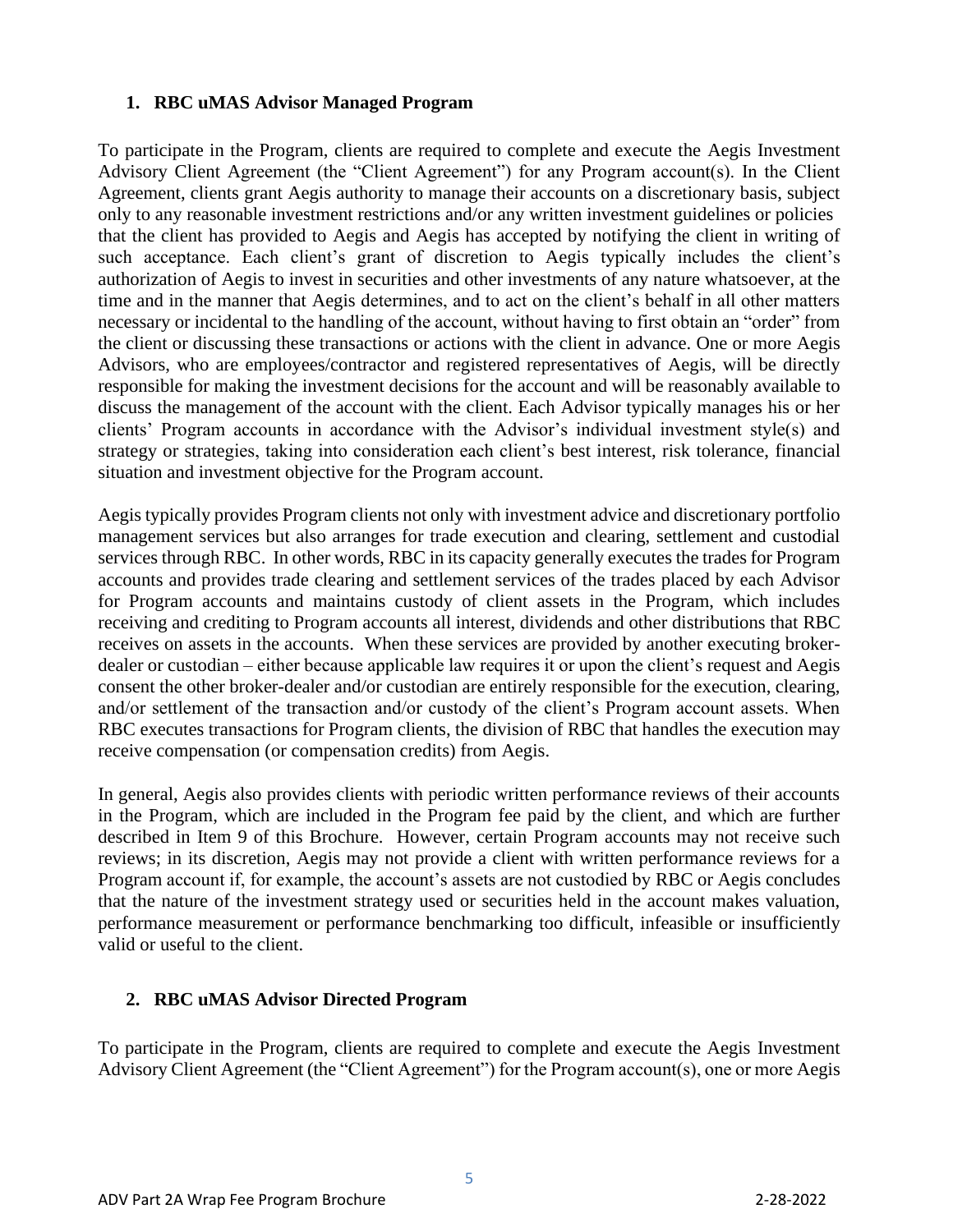Advisors, who are employees/consultants and registered representatives of Aegis, will advise the client's account in the Program on a nondiscretionary basis and provide information and advice in accordance with the client's investment objective and risk tolerance. This advice may include recommendations to purchase or sell assets in the account; however, the client retains sole discretion for final investment decisions, including selecting securities in which to invest and quantities to purchase and/or sell. Because Program accounts are advised on a nondiscretionary basis, the client's Advisor will purchase, sell or otherwise trade securities or other investments for the account only after the client has instructed Aegis to effect the transaction.

Upon the client's request, Aegis may (i) assist the client in the review, evaluation and/or formulation of the client's investment objective and risk tolerance and/or (ii) identify for the client a target asset allocation for the account based on information the client provides to Aegis and assist the client in connection with portfolio construction. The client is solely responsible for making all decisions regarding the adoption and implementation of the client's investment objective, risk tolerance and target asset allocation. When the client adopts a particular target asset allocation, the actual asset allocation of the client's Program account may change over time due to fluctuations in the market value of account assets, client additions or withdrawals and/or investment decisions by the client that deviate from Aegis' advice or the target allocation. A change in the information provided to Aegis or other circumstances may warrant a change to the client's investment objective, risk tolerance or target asset allocation. Generally, Aegis will contact the client semi-annually to review the Program account ("Portfolio Review") to assist the client in ensuring that the account remains consistent with the client's investment objective and risk tolerance and within appropriate asset allocation parameters and other Program guidelines. The client retains final decision-making authority and responsibility for the selection of, and any changes to, the investment objective, risk tolerance, the target and/or actual asset allocation, and the particular securities and other assets held in the account.

Aegis generally permits clients to place unsolicited orders for the purchase and/or sale of securities in Program accounts, subject to any limits, restrictions and/or conditions Aegis may choose to enforce on such orders and Aegis' right, in its sole discretion, to decline to accept or effect such an order in a Program account at any time, with or without prior notice to the client.

Aegis typically provides Program clients not only with investment advice but also arranges for trade execution, clearing, settlement, custody and reporting services through RBC. In other words, RBC in its capacity generally executes the trades for Program accounts and generally provides trade clearing and settlement services and custody of client assets in the Program, which includes receiving and crediting to Program accounts all interest, dividends and other distributions that RBC receives on assets in the accounts. When the services are provided by another executing brokerdealer or custodian – either because applicable law requires it or upon the client's request and Aegis' consent the other broker-dealer and/or custodian are entirely responsible for the execution, clearing, and/or settlement of the transaction and/or custody of the client's Program account assets. When RBC executes transactions for Program clients, the division of RBC that handles the execution may receive compensation (or compensation credits) from Aegis.

In general (and as further discussed below), Aegis also provides clients with periodic written performance reviews of their accounts in the Program, which are also included in the Program fee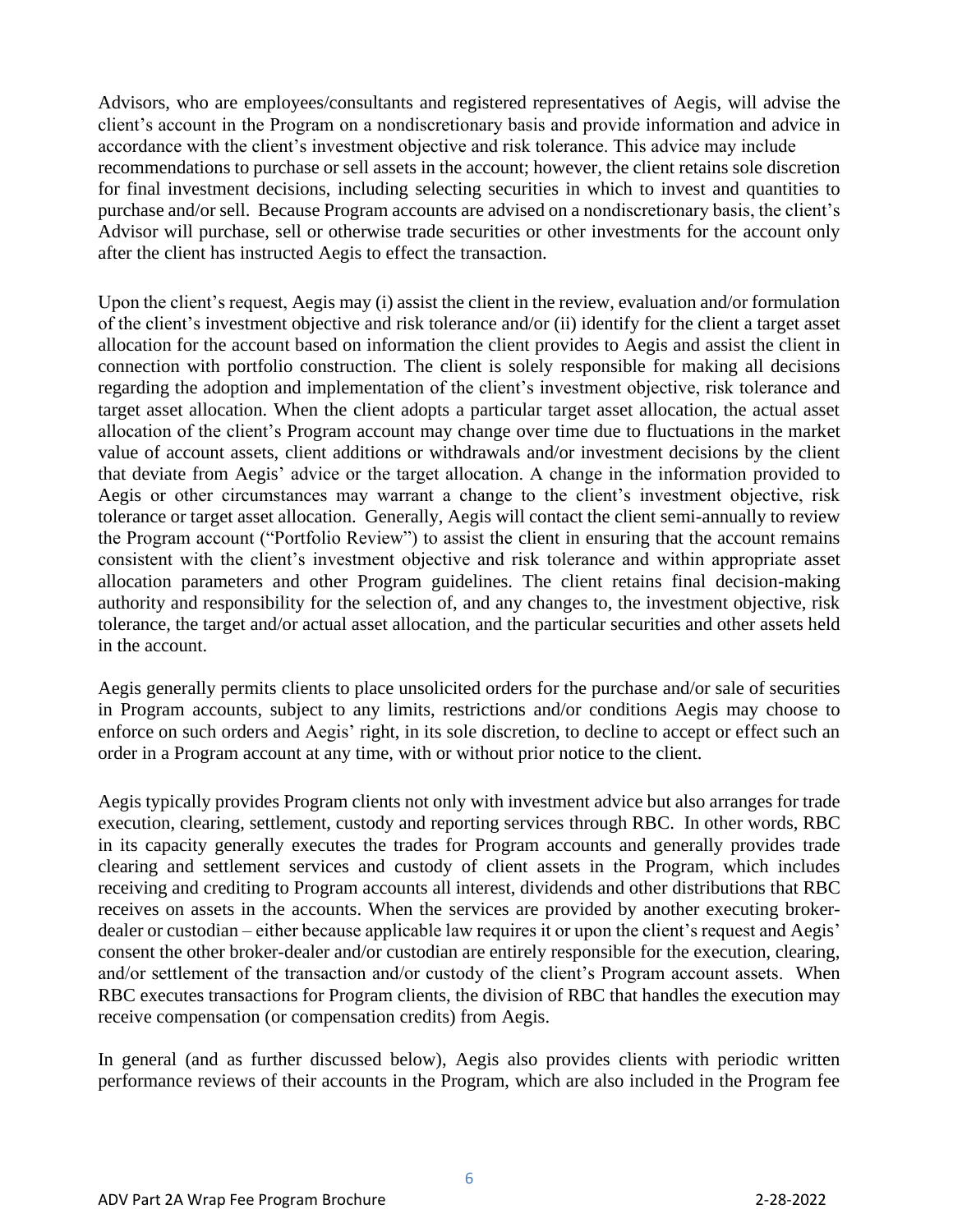paid by the client. However, certain Program accounts may not receive such reviews; in its discretion, Aegis may not provide a client with written performance reviews for a Program account if, for example, the account's assets are not custodied by RBC, or Aegis concludes that the nature of the investment strategy used or securities held in the account makes valuation, performance measurement or performance benchmarking too difficult, infeasible or insufficiently valid or useful to the client. Please see the RBC Program Brochure for additional information.

#### **3. RBC Advisor Program**

The RBC Advisor Program is a non-discretionary account whereby an Advisor will assist the client in developing a portfolio of investments which can include a mix of individual stock, bonds, mutual funds, ETFs and other securities. Clients have the option of automatic rebalancing for accounts invested solely in mutual funds and cash in accordance with pre-determined models. The Advisor will not act as a portfolio manager for the account whereby he/she would have discretionary authority but rather on a non-discretionary basis work with clients to develop a portfolio of various investments if the fee structure offered for the type of account is appropriate for the client. Client should refer to the RBC disclosure brochure for additional information regarding the Advisor Program.

#### **4. RBC Consulting Solutions Program**

Consulting Solutions is an advisory Program through which accounts are managed by one or more professional Investment Managers participating in the Program. Aegis Advisors will provide you with information on Investment Managers whose investment philosophy and objectives may be compatible with your Risk Profile. RBC CM makes available Investment Managers who meet certain eligibility requirements for participation in the Program. In the Consulting Solutions Program, you sign advisory agreements with RBC and Aegis. You do not sign a separate agreement with the Investment Manager. Please see the RBC Program Brochure for additional information.

#### **5. RBC Unified Portfolio Program**

RBC Unified Portfolio is a unified managed account "UMA" program through which your account is professionally managed by RBC CM as Overlay Manager or a third-party Overlay Manager, Envestnet. The Overlay Manager manages the account through investments in mutual funds, ETPs, and/ or in accordance with one or more model portfolios provided by Model Providers or RBC CM, all in a single account. Your Advisor may provide you with information on mutual funds, ETPs, and/or model portfolios representing different investment styles and strategies that may be compatible with your Risk Profile. The management of your account may include tax overlay management services and/or personal conviction overlay screens. If you elect tax overlay management services and/ or personal conviction overlay screens, your account will be managed by Envestnet as Overlay Manager. Accounts not electing tax overlay management services and/or personal conviction overlay screens will be managed by RBC CM as Overlay Manager. Please see the RBC Program Brochure for additional information.

#### **6. Axos Advisor Managed Program**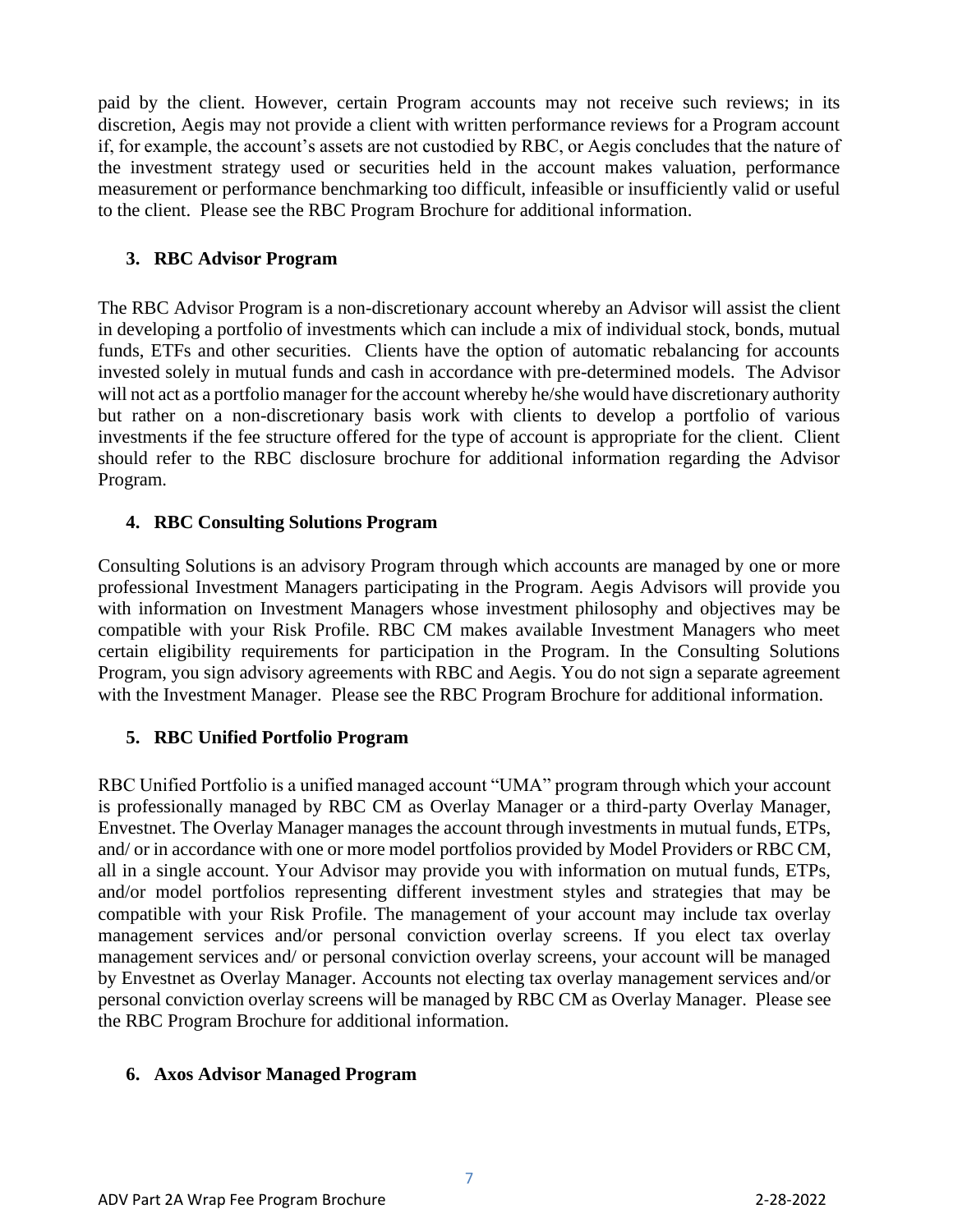To participate in the Program, clients are required to complete and execute the Aegis Investment Advisory Client Agreement (the "Client Agreement") for any Program account(s). In the Client Agreement, clients grant Aegis authority to manage their accounts on a discretionary basis, subject only to any reasonable investment restrictions and/or any written investment guidelines or policies that the client has provided to Aegis and Aegis has accepted by notifying the client in writing of such acceptance. Each client's grant of discretion to Aegis typically includes the client's authorization of Aegis to invest in securities and other investments of any nature whatsoever, at the time and in the manner that Aegis determines, and to act on the client's behalf in all other matters necessary or incidental to the handling of the account, without having to first obtain an "order" from the client or discussing these transactions or actions with the client in advance. One or more Aegis Advisors, who are employees/contractor and registered representatives of Aegis, will be directly responsible for making the investment decisions for the account and will be reasonably available to discuss the management of the account with the client. Each Advisor typically manages his or her clients' Program accounts in accordance with the Advisor's individual investment style(s) and strategy or strategies, taking into consideration each client's best interest, risk tolerance, financial situation and investment objective for the Program account.

Aegis typically provides Program clients not only with investment advice and discretionary portfolio management services but also arranges for trade execution and clearing, settlement and custodial services through Axos. In other words, Axos in its capacity generally executes the trades for Program accounts and provides trade clearing and settlement services of the trades placed by each Advisor for Program accounts and maintains custody of client assets in the Program, which includes receiving and crediting to Program accounts all interest, dividends and other distributions that Axos receives on assets in the accounts. When these services are provided by another executing brokerdealer or custodian – either because applicable law requires it or upon the client's request and Aegis consent the other broker-dealer and/or custodian are entirely responsible for the execution, clearing, and/or settlement of the transaction and/or custody of the client's Program account assets. When Axos executes transactions for Program clients, the division of Axos that handles the execution may receive compensation (or compensation credits) from Aegis.

In general, Aegis also provides clients with periodic written performance reviews of their accounts in the Program, which are included in the Program fee paid by the client, and which are further described in Item 9 of this Brochure. However, certain Program accounts may not receive such reviews; in its discretion, Aegis may not provide a client with written performance reviews for a Program account if, for example, the account's assets are not custodied by Axos or Aegis concludes that the nature of the investment strategy used or securities held in the account makes valuation, performance measurement or performance benchmarking too difficult, infeasible or insufficiently valid or useful to the client.

#### <span id="page-7-0"></span>**b. Fees**

The Program is known as a "wrap fee" investment advisory program because, as noted above, clients in the Program pay Aegis a single, asset-based fee (the "Fee") that covers Aegis' investment advice, execution of transactions, clearing and settlement of trades and custody of clients' assets and, typically, periodic written performance reviews.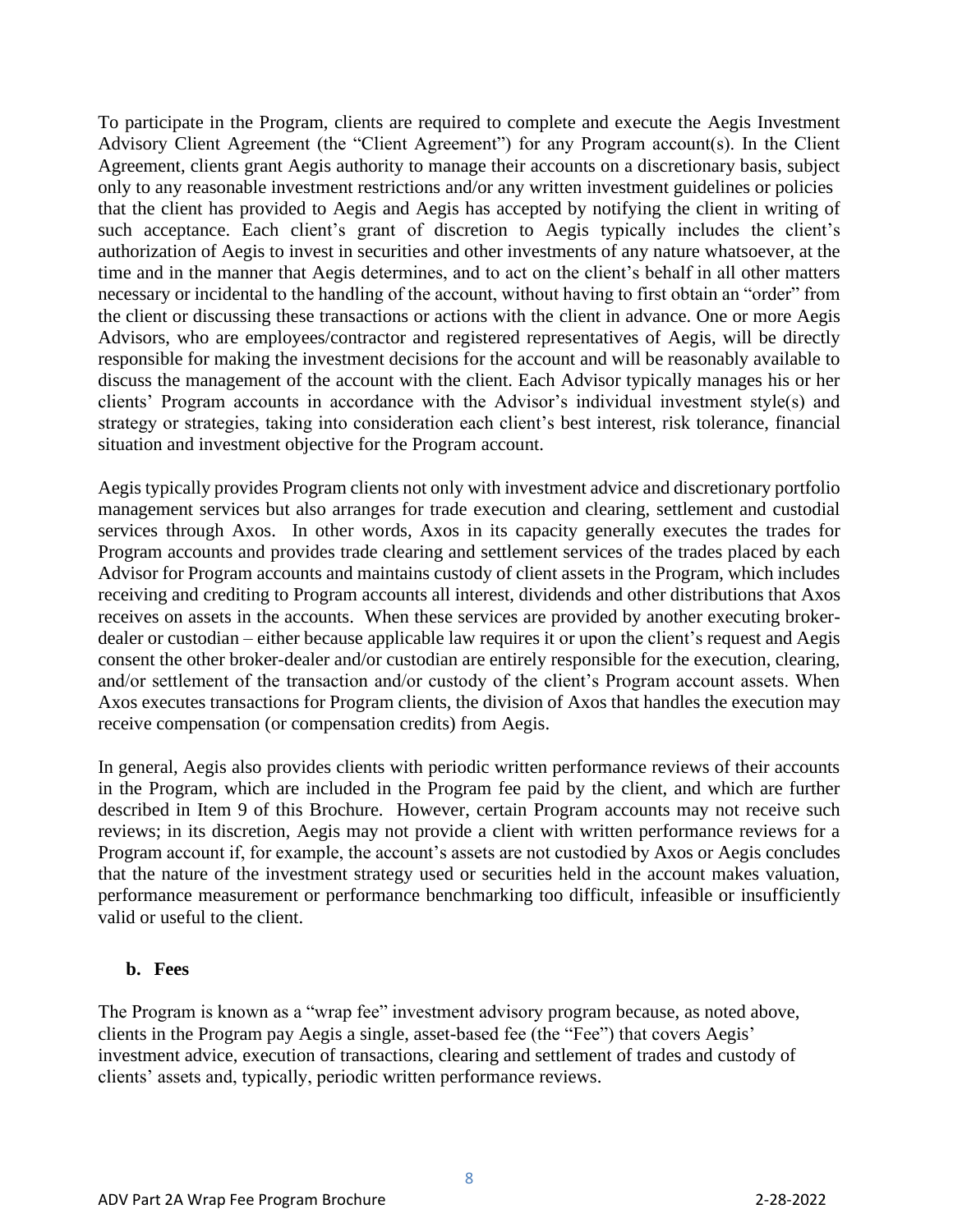Typically, for the services provided by Aegis, each account in the Program is charged the Fee quarterly, in advance, on the net market value of the assets in the Program account (including all cash and cash alternatives such as money market mutual funds). The Fee must be a flat rate expressed as a percentage with no more than two decimal places. The rate used for the Fee each quarter will be approximately one-fourth of the applicable annual rate based on the number of days in the quarter.

In the below referenced Wrap Fee Programs where the Transaction Costs are Charged to the Advisor:

- 1. RBC uMAS Advisor Managed Program
- 2. RBC uMAS Advisor Directed Program
- 3. RBC Advisor Program
- 4. RBC Consulting Solutions Program
- 5. RBC Unified Portfolio Program
- 6. AXOS Advisor Managed Program
- On the first \$250,000 of assets the maximum fee is 3.00%, on the next \$750,000 the maximum fee is 2.75% and any assets over \$1,000,000 the maximum fee is 2.50%.

If the Transaction Costs are Charged to the Client (uMAS Programs Only; Transaction Cost is \$35 per, but may vary):

• On the first \$250,000 of assets the maximum fee is 2.50%, on the next \$750,000 the maximum fee is 2.25% and any assets over \$1,000,000 the maximum fee is 2.00%.

Upon termination of the account, Aegis will refund to the client any prepaid amount of the Fee prorated for the number of days left in the quarter.

#### **c. Negotiability of Fee**

In its discretion, and subject to the maximum Fee rate described above, Aegis may negotiate the amount and calculation of the Fee and any other fees charged by Aegis for services not covered by the Fee based on a number of factors, including the type and size of the account, anticipated level of trading activity, services provided to the account, historical factors, and the scope of the client's relationship with Aegis. In addition, Aegis' negotiation of the Fee is generally subject to certain guidelines based on the total value of assets invested, or expected to be invested, by the client across Aegis' various investment advisory programs.

The amount of the Fee will be specified in the Client Agreement provided to the Client. The Fee charged to a client may be higher or lower than the Fee Aegis charges other clients in investment advisory programs, and/or the cost of similar services offered through other financial firms.

#### **d. Portion of Fee Paid to Financial Advisors**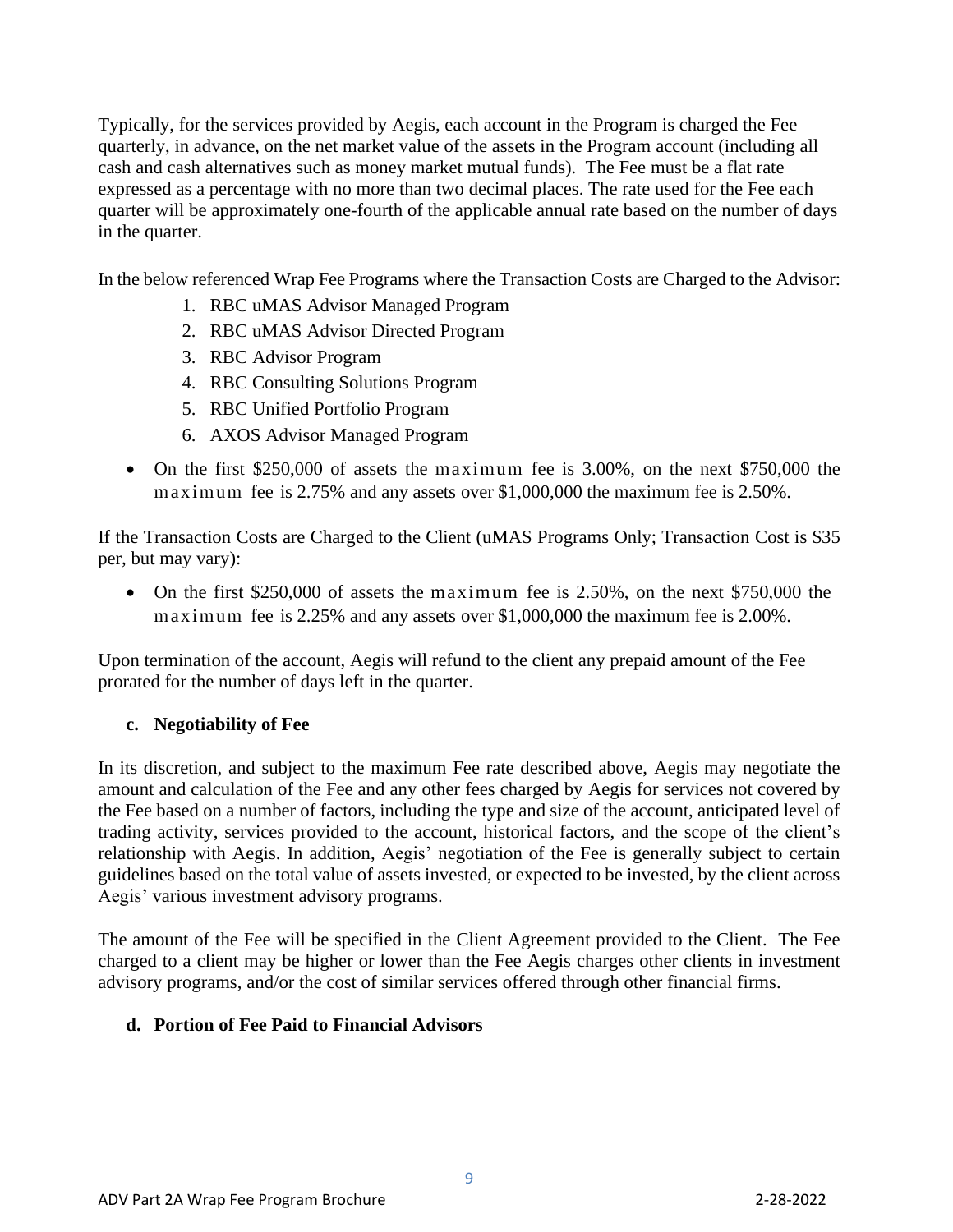Aegis typically pays a portion of the Fee it receives from each client in the Program to the Advisor(s) for that client. The exact portion of the Fee paid by Aegis to Advisors may vary and also may depend on a Financial Advisor's overall annual revenue production, but typically ranges from 40% to 50%.

*Because the amount received by an Advisor as a result of a client's participation in the Program may be more than the Financial Advisor would receive if the client participated in another Aegis investment advisory program or paid separately for investment advice, brokerage and other services covered by the Fee, the Financial Advisor may have a financial incentive to recommend the Program over other programs or services.*

#### **e. Comparative Cost of the Program**

*Participation in the Program may cost the client more or less than purchasing the services provided in the Program separately.* The factors that bear upon the relative cost of the Program include:

- the cost of the services if provided and charged for separately;
- the Fee charged to the client in the Program;
- the trading activity in the client's account; and
- the quality and value of the services provided.

For example, Advisors may utilize a "buy-and-hold" investment strategy that generally seeks investments intended to be held on a long-term basis. Program accounts invested according to such a strategy may experience less trading activity and lower turnover than accounts invested according to a shorter-term strategy. Therefore, because the client pays the full fee regardless of the low number of transactions in the account, such an account increases the likelihood that the client would pay less for the Program's services (including brokerage services) by participating in one of the uMAS programs rather than an RBC sponsored program, which would incur an increased program fee.

#### **f. Fees in Addition to the Program Fee**

The Fee does not cover, and is in addition to, commissions, commission equivalents ("mark-ups" or "mark-downs") or other charges resulting from transactions not effected by RBC or clearing, settlement and custody services provided by a custodian other than RBC. (In certain circumstances and subject to certain requirements, and in Aegis' sole discretion, Aegis may allow a client to specify in writing that a third-party custodian be used for the provision of such services.) The Fee also does not cover certain costs or charges that may be imposed by RBC or third parties, including costs associated with using margin (including margin interest), exchanging foreign currencies, borrowing fees on short sales, odd-lot differentials, activity assessment fees, transfer taxes, exchange fees, wire transfer fees, postage fees, auction fees, foreign clearing, and other fees or taxes required by law.

In addition, the Fee does not cover "mark-ups," "mark-downs" or "dealer spreads" charged by dealers unaffiliated with Aegis or RBC when Aegis or RBC, acting as agent for the client in the Program, effects a transaction with an unaffiliated dealer acting as principal (i.e., for the dealer's own account), typically in connection with certain fixed income and over-the-counter securities that are traded primarily in "dealer" markets. Such "mark-ups" on securities bought by the client, "markdowns" on securities sold by the client and "dealer spreads" (the difference between the bid price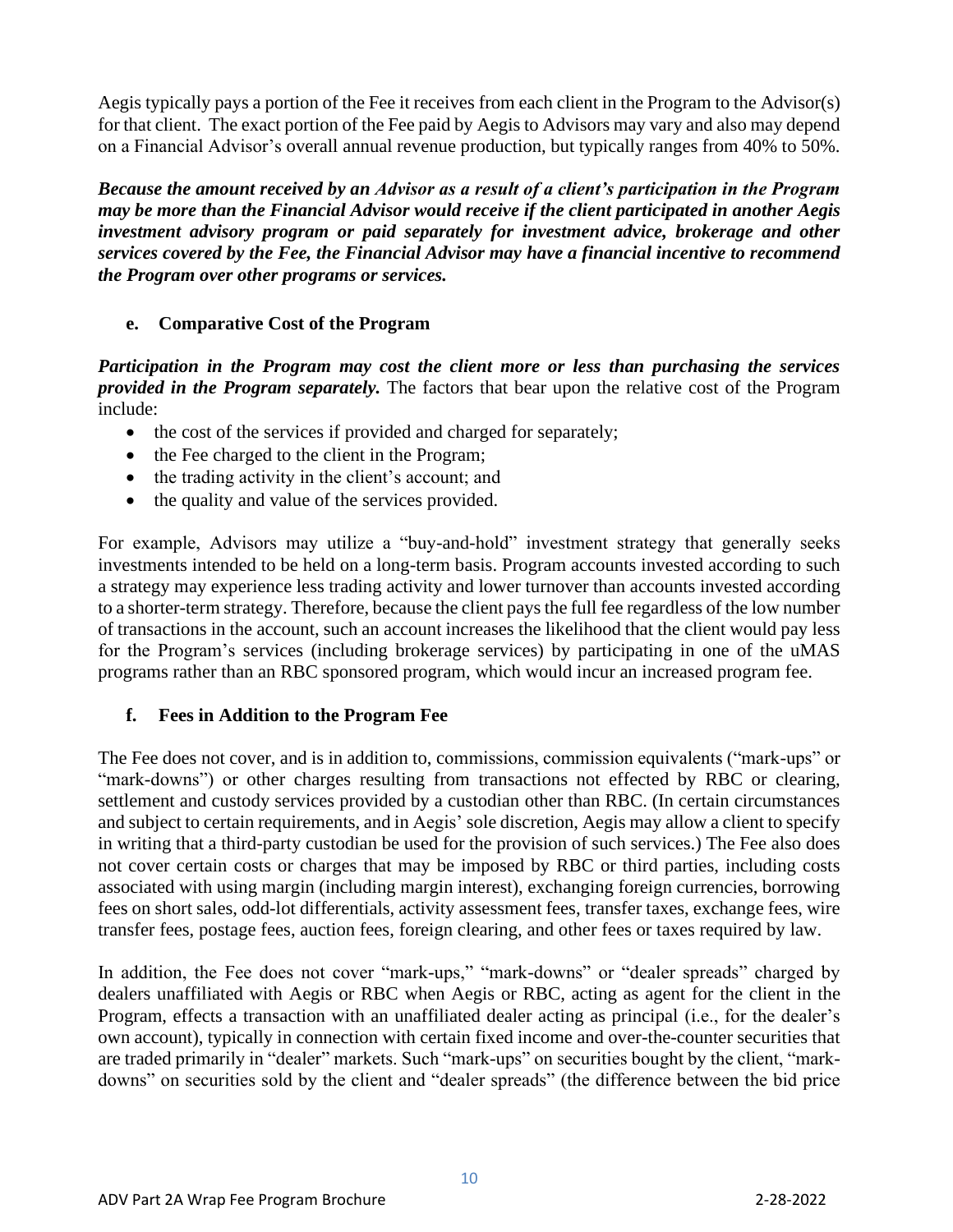and offer price) are generally incorporated into the net price that the client pays or receives in the transaction.

Similarly, the Fee does not cover "dealer spreads" that Aegis or RBC may charge when Aegis or RBC, to the extent permitted by applicable law, acts as principal in effecting a transaction in a Program account. However, Aegis or RBC will not charge, and the net price paid or received by the client will not incorporate, any "mark-up" or "mark-down" in connection with such principal transaction.

In addition, clients will pay the public offering price on any securities purchased from an underwriter or dealer involved in a distribution, a portion of which may be paid to Aegis or RBC as an underwriting or other fee that is not included in the Fee.

Aegis may recommend that Program clients invest account assets in open-end mutual funds (including money market funds), closed-end funds, exchange-traded funds ("ETFs"), and other pooled investment vehicles that have various internal fees and expenses (e.g. management fee, 12b-1 fees, etc.), which are paid by such funds but ultimately are borne by the client as fund shareholder. These internal fees and expenses are in addition to the Fee Aegis receives from the client in respect of the value of the client's assets invested in the funds in the client's Program account, and the Program client is not entitled to any refund of the funds' internal fees and expenses ultimately borne by the client or other offset against the Fee. Assets of Program clients may be invested in a share class of a mutual fund with internal fees and expenses that are higher than one or more other share classes of the fund.

Certain classes of shares of mutual funds entail the payment by the client of a contingent deferred sales charge (also known as a "CDSC" or "back-end load") upon the client's sale or redemption of the fund shares. Such share classes are not eligible for purchase by clients in the Program. However, to the extent a client transfers such shares into a Program account, any CDSC or back-end load charged to a client selling such shares in the Program account is in addition to the Fee.

Except as otherwise agreed to in writing by Aegis, accounts are charged the Fee with respect to all assets in the account regardless of whether the client has previously paid or incurred commissions, sales charges or "loads," mark-ups, mark-downs, dealer spreads, or other costs, charges, fees or expenses in connection with the client's previous purchase of some or all of the assets in a brokerage account or otherwise outside of the Program.

Advisors also may employ strategies that entail recommendations to clients that they purchase for Program accounts: (i) American Depository Receipts ("ADRs"); (ii) Global Depository Receipts ("GDRs"); (iii) World Equity Benchmark Shares ("WEBS"); (iv) exchange-traded notes ("ETNs"); (v) real estate investment trusts ("REITs"); (vi) closed-end investment companies that invest a substantial portion of their assets in the securities of specified foreign countries ("closed-end country funds"); and (vii) certain structured products which are generally unsecured debt obligations of the companies that issue them (i.e. issuers) and designed to provide a return, if any, that is linked to the performance of an underlying asset (e.g. single stocks, indices, currencies, commodities or interest rates). In addition to the Fee, clients in the Program will bear a proportionate share of any fees and expenses associated with ADRs, GDRs, WEBS, ETNs, REITs and closed-end country funds, if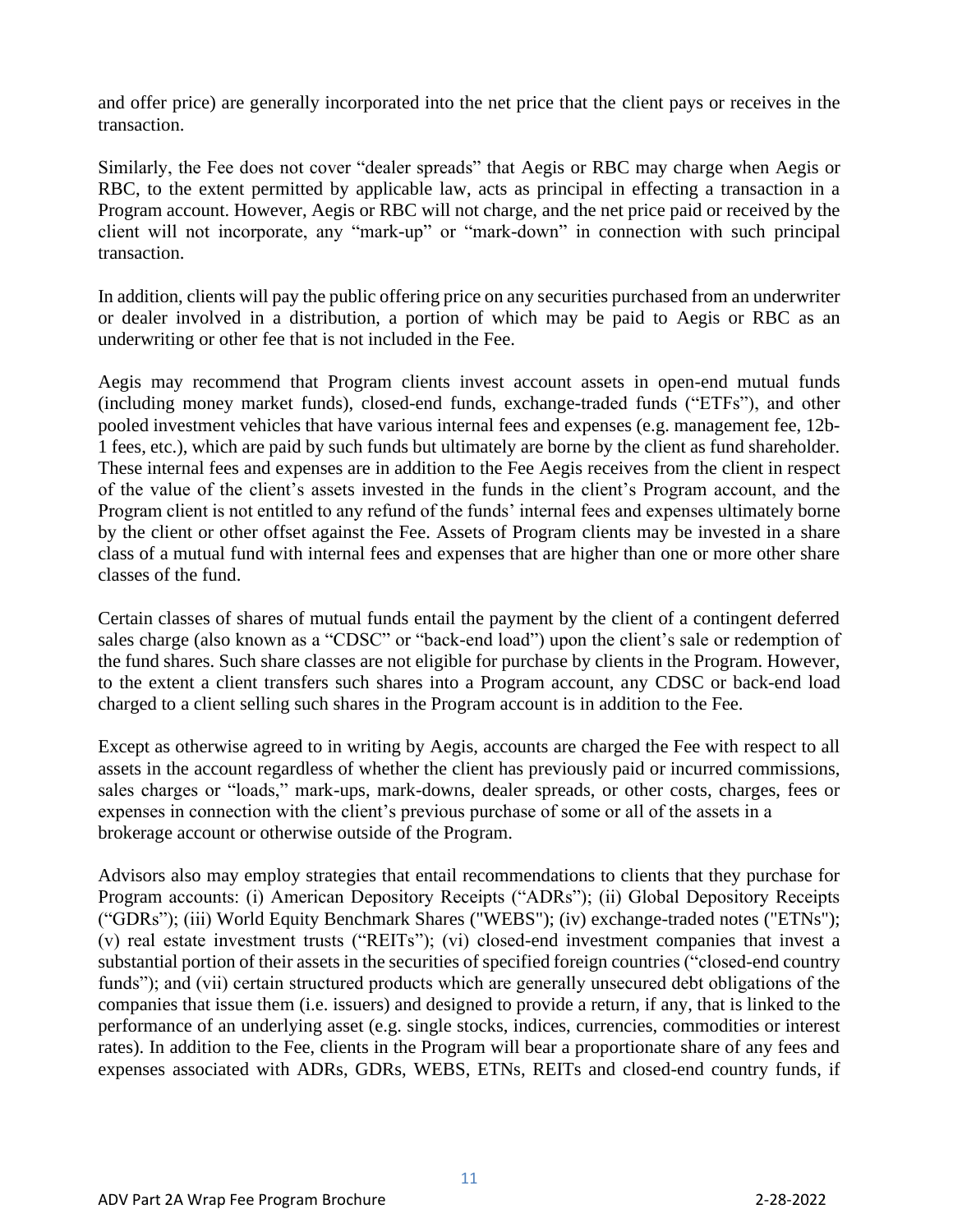applicable, in which account assets are invested, and any fees and expenses associated with converting non-U.S. securities into ADRs or GDRs, if applicable. When they assist in such conversions, Aegis or RBC may receive some or all of such fees and expenses borne by the client. For trades in non-U.S. equity securities, the final average price includes a commission to a thirdparty broker-dealer for execution of the trade, applicable taxes and charges associated with transacting in a non-U.S. security and, if the trade is settled in U.S. Dollars, a service charge for the currency conversion.

Aegis does not received compensation in any fee-based accounts for the sale of securities or other investment products, including asset-based sales charges or service fees from the sale of mutual funds. **As mentioned above, clients may choose to pay transaction fees charged by the custodian.**

#### **g. General Fee and Compensation Issues**

RBC typically provides the following services for client accounts in the Program: execution of transactions; clearing and settlement services; custody and processing; and the maintenance of securities in good possession and control locations. By recommending the Program to clients, therefore, Aegis also is recommending RBC to perform certain functions. Typically, in the Client Agreement the client directs that transactions in the client's account be executed by RBC or its affiliates. Directing that Aegis or RBC execute transactions for the account may deprive the client of any savings on trade execution and other costs that otherwise might be negotiated with other broker-dealers and benefits that may result from using alternative trading systems, may result in less favorable execution than would be obtained through the use of one or more other broker-dealers, and may cost the client more money. Not all investment advisers require their clients to direct brokerage in such a fashion. Clients should consider the costs and disadvantages of directing that Aegis and RBC execute transactions for Program accounts.

In valuing assets in Program accounts, RBC uses information provided by recognized independent quotation and valuation services or will rely on information it receives from other third parties, if applicable. Aegis believes this information to be reliable but does not verify the accuracy of the information provided by these sources. If any information provided by these sources is unavailable or is believed to be unreliable, RBC will value assets in a manner RBC determines in good faith to reflect fair market value. RBC may use different valuation sources for different purposes. As a result, the determination of asset values may differ for different purposes. For example, the account asset values used in the Fee calculation may not match the asset values listed on the account's custodial statements. Detailed calculations of any account asset values are available upon request.

#### **h. Best Execution**

The Firm conducts regular reviews of its execution quality to determine whether the Firm is meeting its obligation for best execution of customer orders. This includes orders that are routed to other broker-dealers on an automated, non-discretionary basis as well as when the Firm directs order flow. The Firm must use reasonable diligence to determine the best market for the security so the resulting price is as favorable as possible under prevailing market conditions.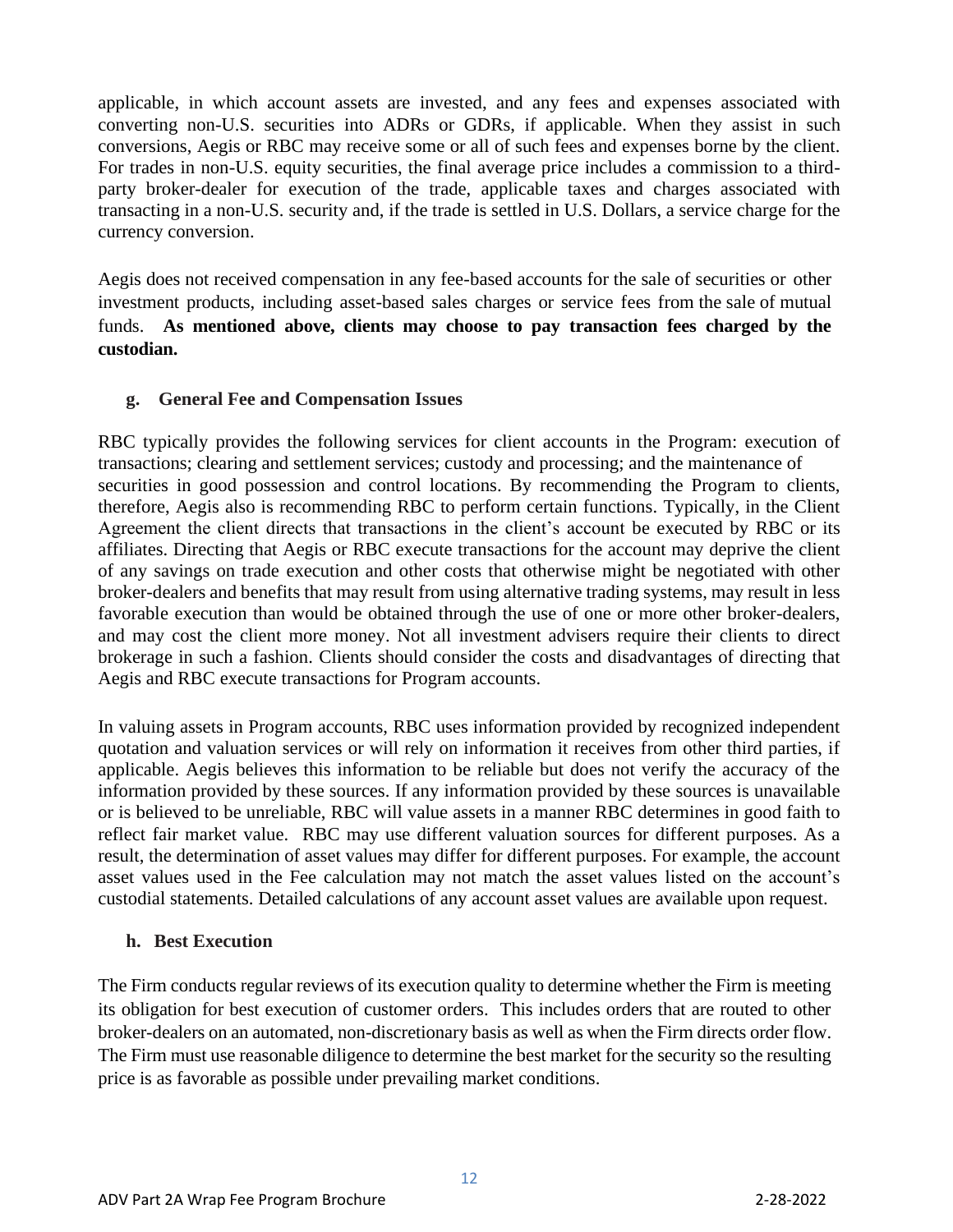### **i. Fee Billing**

Investment management fees are billed quarterly, in advance, meaning that we invoice you before the three-month billing period has begun. Payment in full is expected upon invoice presentation. Fees are usually deducted from a designated client account to facilitate billing. The client must consent in advance to direct debiting of their investment account.

If an agreement is terminated in the middle of a billing period, a pro-rated fee, based upon the number of trading days remaining in the quarter, will be refunded to the customer's account.

# <span id="page-12-0"></span>**Item 5 Account Requirements and Types of Clients**

Aegis requires that all clients who wish to open and maintain an account in the Program execute the Client Agreement. The specific terms of the Client Agreement will govern the handling of the client's account in the Program and the investment advisory relationship between the client and Aegis with respect to the account.

There is no minimum account size for participating in the Program. However, each Advisor managing accounts in the Program may apply his or her own minimum account size for Program accounts managed by him or her. In addition, an Advisor may apply different minimum account sizes to the different investment strategies he or she manages in the Program. Each Advisor may change or waive the minimum account size he or she applies at any time in his or her discretion. Therefore, the existence, amount and application of a minimum account size will vary by Advisor and may change over time. In addition, Aegis may require a higher minimum account size if the client wishes to use a custodian other than RBC and Aegis, in its discretion, is willing to maintain the account on such a basis.

The accounts of employee benefit plans (as defined in the Employee Retirement Income Security Act of 1974, as amended ("ERISA")), and retirement plans (as defined in Section 4975(e)(1) of the Internal Revenue Code of 1986, as amended), which includes IRAs, may be subject to certain Aegis policies, restrictions and other terms and conditions that are different from those applicable to other accounts in the Program. Such policies, restrictions and other terms and conditions may affect, for example, the securities that may be available for investment in such accounts, the manner in which transactions may be affected in such accounts, the ability of such accounts to trade on margin, and the fees and expenses that may be charged to such accounts. As a result, application of the policies, restrictions and other terms and conditions may result in the performance of employee benefit plan and retirement plan accounts being less than it would have been absent such policies, restrictions and terms and conditions.

## <span id="page-12-1"></span>**Item 6 Portfolio Manager Selection and Evaluation**

**Aegis does not review, select or recommend Advisors for participation in the Programs. Advisors qualify based on having passed any State licensing and registration requirements, if any. Client retains sole authority for the review, analysis and ultimate selection of an Advisor.**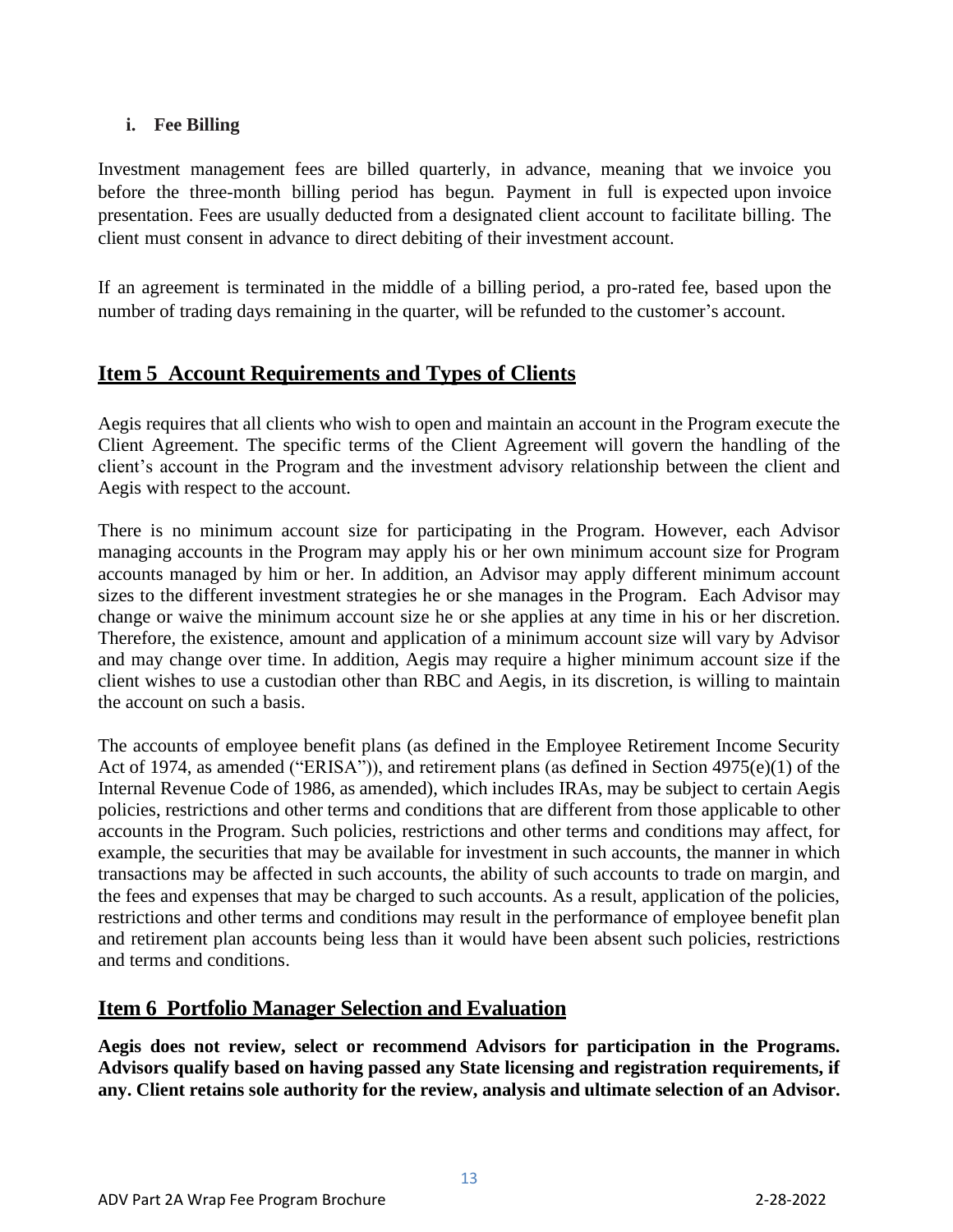In formulating investment advice or managing assets in the Program, Advisors use various methods of analysis, including:

- fundamental analysis, typically an effort to measure the intrinsic value of a security through analysis of the issuer itself, its financial statements and condition, its management and competitive advantages, and its competitors and markets;
- technical analysis, typically involving the study of data generated by market activity, such as past security prices and volume, in an effort to identify patterns and trends that may suggest a security's future price performance; and
- cyclical analysis, generally involving the examination of macroeconomic and market trends as a guide to forecasting security prices.

The main source of information used by Advisors participating in the Programs includes financial newspapers and magazines, inspection of corporate activities, research materials prepared by thirdparties, corporate rating services, timing services, annual reports, prospectuses, and filings with the Securities and Exchange Commission, the World Wide Web and company press releases.

RBC CM has certain standards of eligibility for Investment Managers, Model Providers and Overlay Managers in our Programs. Please see the RBC Program Brochure for additional information.

#### <span id="page-13-0"></span>**a. Investment Strategies**

The investment strategy for a specific client is based upon the client's financial profile, risk tolerance and objectives as discussed during client consultations and documented on the new account application. The client may change their strategy at any time. Each client executes a New Account Application that documents their financial profile, risk tolerance, objectives and desired investment strategy.

Clients should promptly inform their Advisor of any changes to their financial profile, risk tolerance, objective and investment strategy so that portfolio adjustment can be made.

<span id="page-13-1"></span>Similarly, each Advisor uses his or her own investment style(s) and strategy or strategies in managing Program accounts, and there is no assurance that a particular Advisor will use or offer to clients or prospective clients any particular investment style or strategy. The principal investment styles used by different Advisors in the Program may include but are not limited to:

- Growth Investing
- Value Investing
- Income-oriented
- Balanced, typically representing a mixed portfolio of equities and income-oriented securities with a target asset allocation of at least 20% of one and no more than 80% of the other
- Specialty, typically representing a portfolio with a significant target allocation to a specialized asset class, such as master limited partnerships or global or international equities.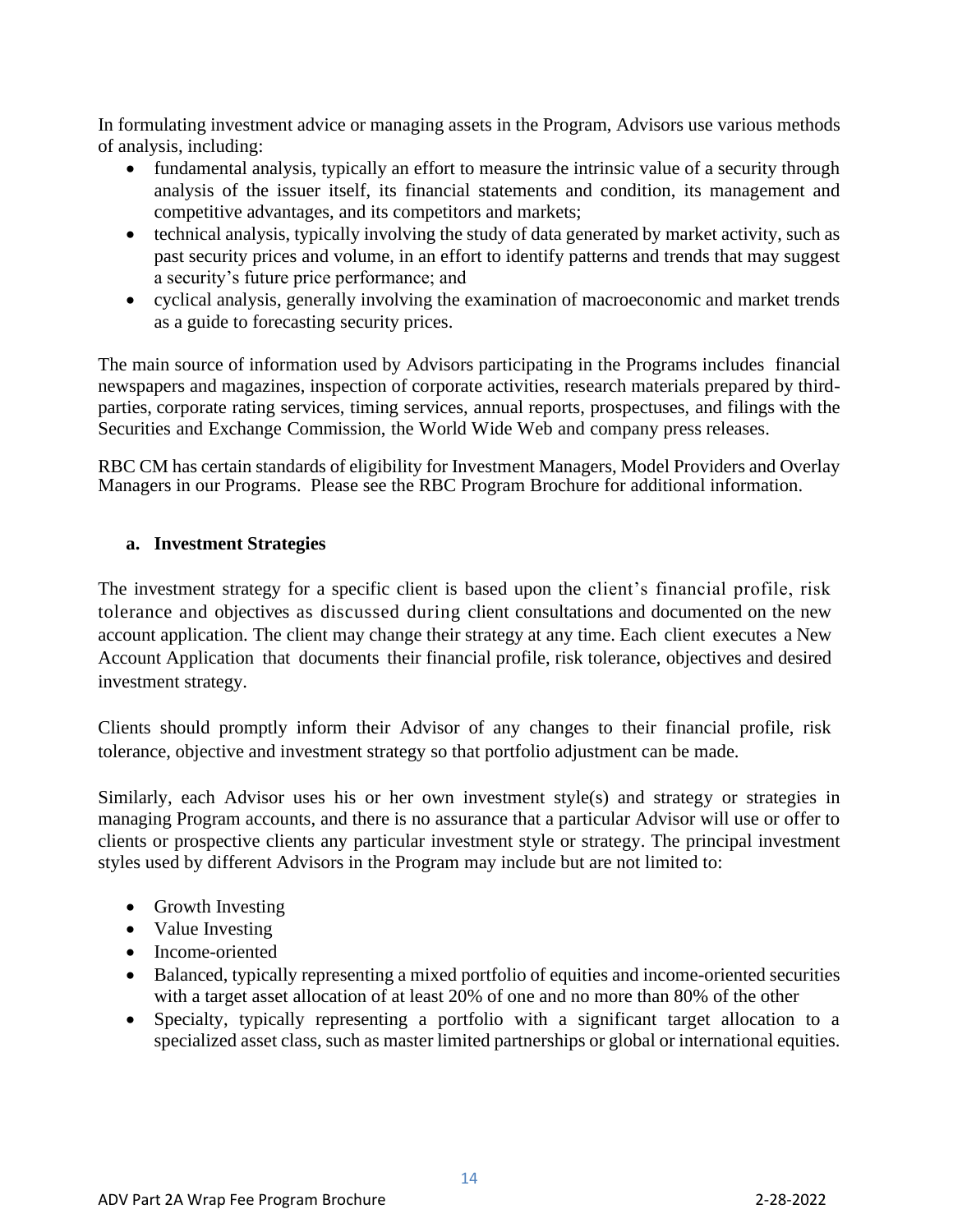The following investment strategies are among those that may be used by different Advisors in each of the foregoing styles:

- Equity strategies: All Cap Core, Value and Growth Equity, Large Cap Core, Value and Growth Equity, ETF and Mutual Fund Equity, Covered Call Writing, Long/Short Equity
- Income-oriented strategies: US Taxable and US Tax-Exempt Fixed Income, ETF and Mutual Fund Fixed Income, US Taxable and US Tax Exempt Short-Term, Intermediate, Long Term and Aggregate Fixed Income
- Balanced strategies: Balanced All Cap and Large Cap Core, Value, Growth and Income, ETF and Mutual Fund Balanced, Long/Short Balanced
- Specialty strategies: International and Global Equity, ETF and Mutual Fund International and Global Equity, Master Limited Partnership ("MLP").

The investment strategies used by different Advisors also depend on the requirements of the client and the investment guidelines associated with the client's account. Some strategies may include the following:

**Concentration of Investments.** Certain Advisors may at times concentrate Program account assets in a region, small group of countries, or in an industry or economic sector. In addition to the potential concentration of accounts in one or more sectors, certain accounts may hold concentrated positions in specific securities. Therefore, at times, an account may hold a relatively small number of securities positions, each representing a relatively large portion of assets in the account. As a result, the value of the account may be subject to greater volatility than a more geographically or sector diversified portfolio. Investments in issuers within a country, state, geographic region, industry or economic sector that experiences adverse economic, business, political conditions or other concerns will impact the value of such a portfolio more than if the portfolio's investments were not so concentrated. A change in the value of a single investment within the portfolio may affect the overall value of the portfolio and may cause greater losses than it would in a portfolio that holds more diversified investments.

**Short Sales.** Certain Advisors may sell securities short as a regular part of their investing activities. In a short sale, an individual sells securities it does not own. Advisors may sell short in the hope that the market price will decline and that the client will be able to buy replacement securities later at a lower price. There can be no assurance that the client will not experience losses on short positions and, if such losses occur, that those losses will be offset by gains on any long positions to which they may relate.

Leverage. Certain Advisors may seek to leverage client investment positions by borrowing funds on the client's behalf (e.g., through the use of margin) from Aegis, RBC, other broker-dealers, banks or others. In the Client Agreement, the client typically authorizes Aegis to borrow funds on the client's behalf for the purpose of employing such leverage in the client's Program account. Use of leverage increases both the possibilities for profit and the risk of loss. Borrowings will usually be from RBC and typically will be secured by the client's securities and other assets. Under certain circumstances, RBC (as the lending broker-dealer) may demand an increase in the collateral that secures the client's obligations (commonly known as a "margin call") and, if the client is unable to provide additional collateral, Aegis may liquidate assets held in the client's account to satisfy the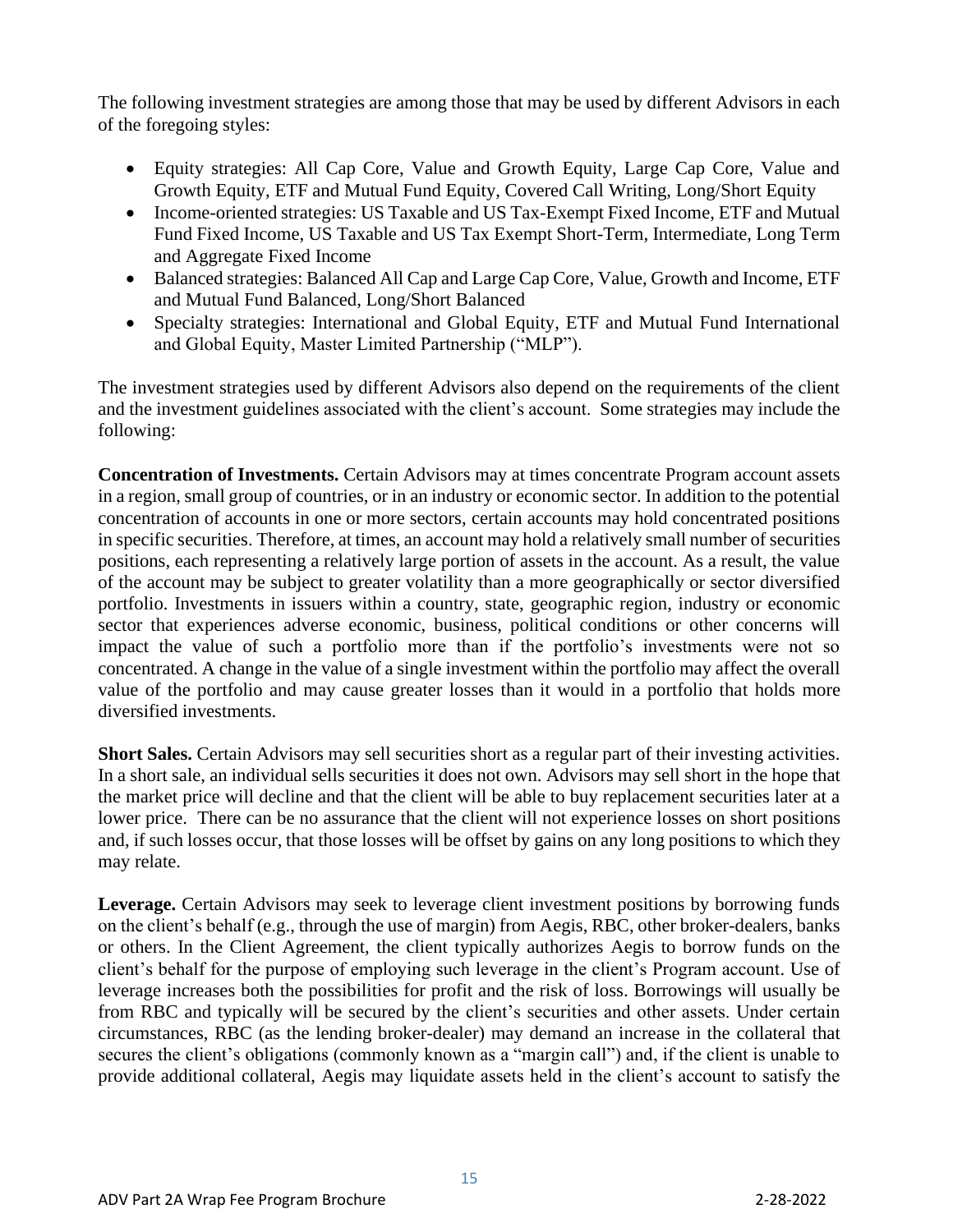client's obligations. Liquidation in that manner could result in significant losses and render the client unable to benefit from any rebound in the value of the investments that were liquidated. In addition, the amount of the client's borrowings (if any) and the interest rates on those borrowings, which may fluctuate, will have a significant effect on account performance.

**Short-Term Trading.** Certain Advisors may engage in short-term (i.e., active and frequent) trading of securities for client accounts, leading to increased portfolio turnover, higher transaction costs, and the possibility of increased capital gains, including short-term capital gains that are generally taxable as ordinary income.

**Idle Assets.** While Advisors generally endeavor to keep client assets invested, at any time and for a substantial length of time an Advisor may hold a significant portion of a client's assets in cash, money market mutual funds and other short-term securities. Investments in such assets may cause a client to miss out on upswings in the markets. Unless Aegis expressly agrees otherwise in writing, Program account assets consisting of cash, money market mutual funds and other short-term securities are included in the net market value of the account's assets for purposes of calculation of the Wrap Fee.

#### **b. Performance-Based Fees and Side-By-Side Management**

Aegis does not charge performance-based fees in connection with the Program. However, certain mutual funds or other types of funds available in the Program may be subject to performance-based fees or varying fund expense charges imposed by the fund manager or advisor (or another party) and that are based on the fund's performance. Fees in the Program are calculated and charged as described in the *Fees and Compensation* section above and are not charged on the basis of a share of capital gains upon, or capital appreciation of, the assets in Program accounts.

#### **c. Risk of Loss**

Aegis, its employees and Advisors do not provide, and nothing contained herein should be construed as, tax, legal or accounting advice. Accordingly, we encourage each client to consult their own personal tax, legal and/or accounting advisers in order to understand the potential consequences associated with a particular investment strategy or tactic an Advisor recommends for use in a client's Program account.

The investment styles and strategies used by different Advisors, and the particular investments in which different Program accounts are invested, entail varying degrees of risk. Each client is urged to consult with his or her own Advisor to discuss the risks associated with the particular investment style, strategy and investments used in the client's Program account. There is no assurance that implementation of a Advisor's particular investment style or strategy will be successful or that the client will not suffer losses.

Results generated by each Advisor in the Program will differ, and an Advisor's results will differ from client to client.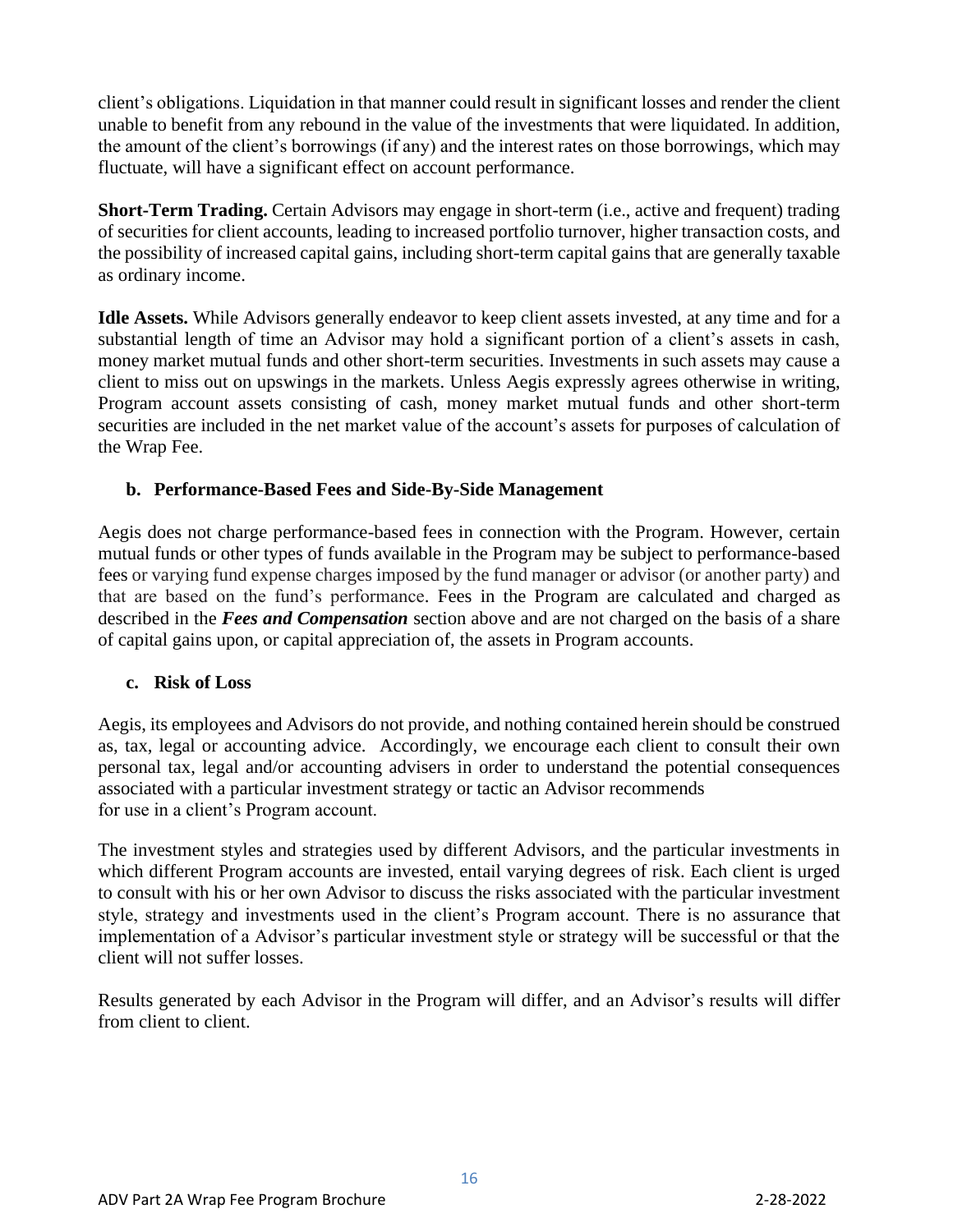Investment performance is not guaranteed, and Aegis or a Financial Advisor's past performance with respect to a client's account or other accounts does not predict future performance with respect to the client's account.

Although an Advisor's investment approach constantly keeps the risk of loss in mind, investors face the following investment risks:

- Interest-rate Risk: Fluctuations in interest rates may cause investment prices to fluctuate. For example, when interest rates rise, yields on existing bonds become less attractive, causing their market values to decline.
- Market Risk: The price of a security, bond, or mutual fund may drop in reaction to tangible and intangible events and conditions. This type of risk is caused by external factors independent of a security's particular underlying circumstances. For example, political, economic and social conditions may trigger market events.
- Inflation Risk: When any type of inflation is present, a dollar today will not buy as much as a dollar next year, because purchasing power is eroding at the rate of inflation.
- Currency Risk: Overseas investments are subject to fluctuations in the value of the dollar against the currency of the investment's originating country. This is also referred to as exchange rate risk.
- Reinvestment Risk: This is the risk that future proceeds from investments may have to be reinvested at a potentially lower rate of return (i.e. interest rate). This primarily relates to fixed income securities.
- Business Risk: These risks are associated with a particular industry or a particular company within an industry. For example, oil-drilling companies depend on finding oil and then refining it, a lengthy process, before they can generate a profit. They carry a higher risk of profitability than an electric company, which generates its income from a steady stream of customers who buy electricity no matter what the economic environment is like.
- Liquidity Risk: Liquidity is the ability to readily convert an investment into cash. Generally, assets are more liquid if many traders are interested in a standardized product. For example, Treasury Bills are highly liquid, while real estate properties are not.
- Financial Risk: Excessive borrowing to finance a business' operations increases the risk of profitability, because the company must meet the terms of its obligations in good times and bad. During periods of financial stress, the inability to meet loan obligations may result in bankruptcy and/or a declining market value.

## **d. Voting Client Securities**

#### **Proxy Votes**

As a matter of firm policy and in accordance with this Brochure and our advisory client agreements, neither Aegis nor its Advisors have or will accept the authority to vote proxies on behalf of Program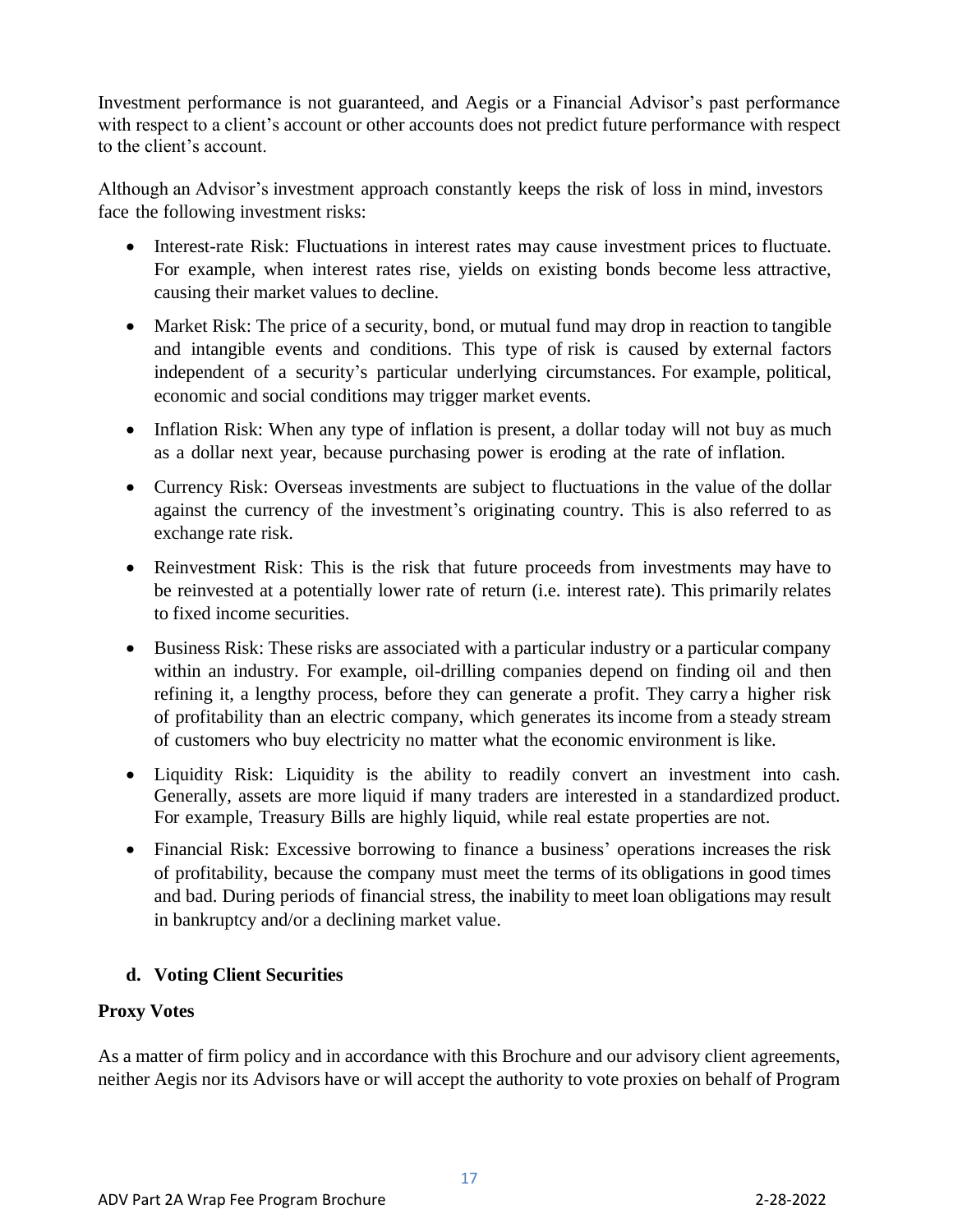clients in any situation where Aegis or the Advisor acts as investment advisor to the client. Aegis or its Advisors may, but are not obliged to, provide advice to clients regarding the clients' voting of proxies. In all cases, clients must either retain the responsibility for receiving and voting proxies for any and all securities maintained in their Program account, or they must appoint a third-party investment advisor or other person who is not associated with Aegis to vote proxies for their Program accounts.

## **Item 7 Client Information Provided to Portfolio Managers**

Prior to the opening of an account in the Program, the client is asked to provide the Advisor with information about the client's financial circumstances (including net worth and annual income), the client's investment objective for the account, any reasonable restrictions the client wishes to impose on the management of the account, and any written investment policy or guidelines to which the client would like to subject the account. Investment policies and guidelines submitted by clients for Program accounts are subject to Aegis's acceptance in its sole discretion; if Aegis declines to accept an investment policy or guidelines for a Program account, the client may choose either to agree that the account will be managed in the Program without reference to the investment policy or guidelines or to decide not to maintain the account in the Program.

The investment objective identified by the client for an account in the Program will apply to the account as long as the account is in the Program (unless the client subsequently changes the investment objective by notifying client's Advisor), notwithstanding any different investment objective previously identified by the client for the account when it was a brokerage account or an account in one of the other investment advisory programs offered by Aegis. If the account is terminated and becomes a brokerage account outside the Program, the investment objective previously identified by the client for the account as a brokerage account will again apply to the account.

Clients are responsible for notifying promptly their Advisor of any changes to the information the client previously provided to Aegis (including financial information and the investment objective for the account), and for providing Aegis with additional information as it may request from time to time to assist it in providing services under the Program. At least once annually, Aegis contacts each client in the Program to determine whether there have been any changes in the client's financial situation or investment objective for the account and whether the client wishes to impose any reasonable restrictions on the management of the account or reasonably modify any existing conditions. At least quarterly, Aegis notifies each client in writing to contact the Advisor if there have been any changes in the client's financial situation or investment objective or if the client wishes to impose any reasonable restrictions on the management of the account or reasonably modify any existing restrictions. Aegis will have no liability for a client's failure to provide Aegis with accurate or complete information or to inform Aegis promptly of any change in information previously provided by the client.

Clients should be aware that any client-imposed investment restrictions, policy or guidelines may cause the Advisor to deviate from the investment decisions he or she would otherwise make in managing the account in the Program, and as a result may negatively affect the performance of the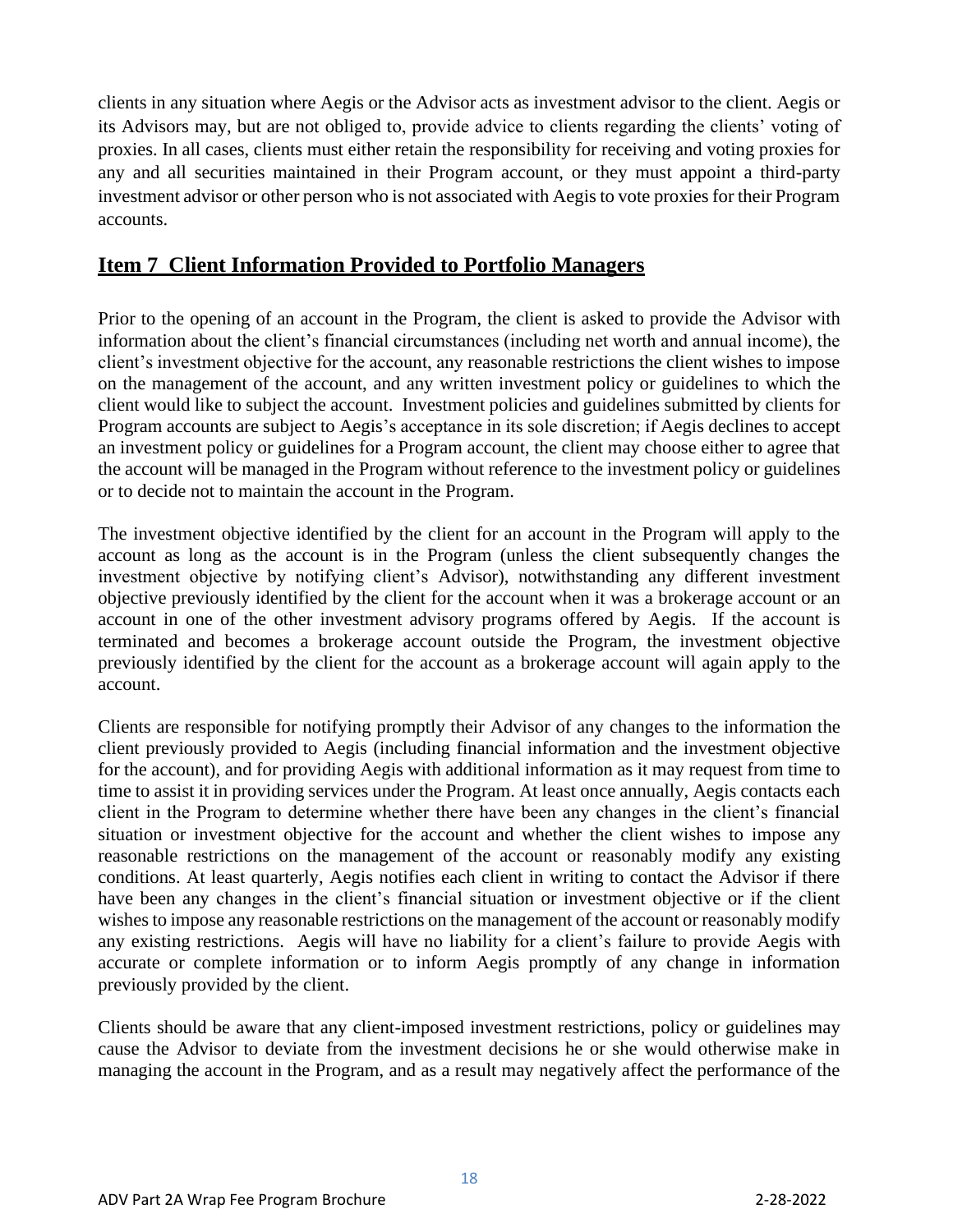account. The termination or removal of the account from the Program also terminates any prior acceptance by Aegis of any such restrictions, policy or guidelines in connection with the account, and such restrictions, policy and guidelines will not be applicable to the account as a brokerage account or other account outside of the Program.

# **Item 8****Client Contact with Portfolio Managers**

The Financial Advisors responsible for managing client accounts in the Program may be freely contacted by clients, and are reasonably available for consultation with clients, regarding their Program accounts.

# **Item 9 Additional Information**

#### **a. Disciplinary Information**

On November 8, 2021, without admitting or denying the findings, the Firm entered into an Acceptance, Waiver and Consent, that it failed to establish, maintain and enforce a supervisory system reasonably designed to achieve compliance with the suitability requirements of FINRA Rule 2111 as it pertains to trading in customer accounts. The Firm was fined \$1,050,000 and agreed to pay restitution to certain customers in the amount of \$1,692,256,44.

On March 10, 2021, without admitting or denying the findings, the Firm entered into an Acceptance, Waiver and Consent, that it failed to use reasonable diligence to ascertain the best market for a subject security and buy or sell in such market so that the resultant price to the customer was as favorable as possible under prevailing market conditions in connection with corporate bond transactions. The Firm was fined \$80,000 and ordered to pay \$43,912.89 plus interest in restitution to certain customers.

On March 28, 2018, the Firm entered into a settlement agreement with the Securities and Exchange Commission and the Firm entered into an Acceptance, Waiver and Consent with FINRA whereby the Firm was found to have failed to file suspicious activity reports (SARS) on transactions when it knew, suspected, or had reason to suspect that the transactions involved the use of the Firm to facilitate fraudulent activity or had no business or apparent lawful purpose. The Firm was fined \$750,000 by the SEC and \$550,000 by FINRA. There was no finding of any customer harm.

On August 3, 2015, without admitting or denying the allegations, the Firm entered into a Consent Order, that it liquidated shares of microcap stocks that customers deposited into their accounts at the Firm and the shares were not registered with the SEC nor were the transactions exempt from registration. The Firm was fined \$950,000. There was no finding of any customer harm.

On June 5, 2015, without admitting or denying the findings, the Firm entered into an Acceptance, Waiver and Consent, a) the Firm failed to immediately display certain customer limit orders in overthe-counter (OTC) equity securities; b) the Firm failed to contemporaneously execute certain customer orders in OTC equity securities have it traded those securities for its own market-making or proprietary account at a price that could have satisfied the customers' order; c) the Firm failed to execute certain customer orders fully and promptly, failed to ascertain the best inter-dealer market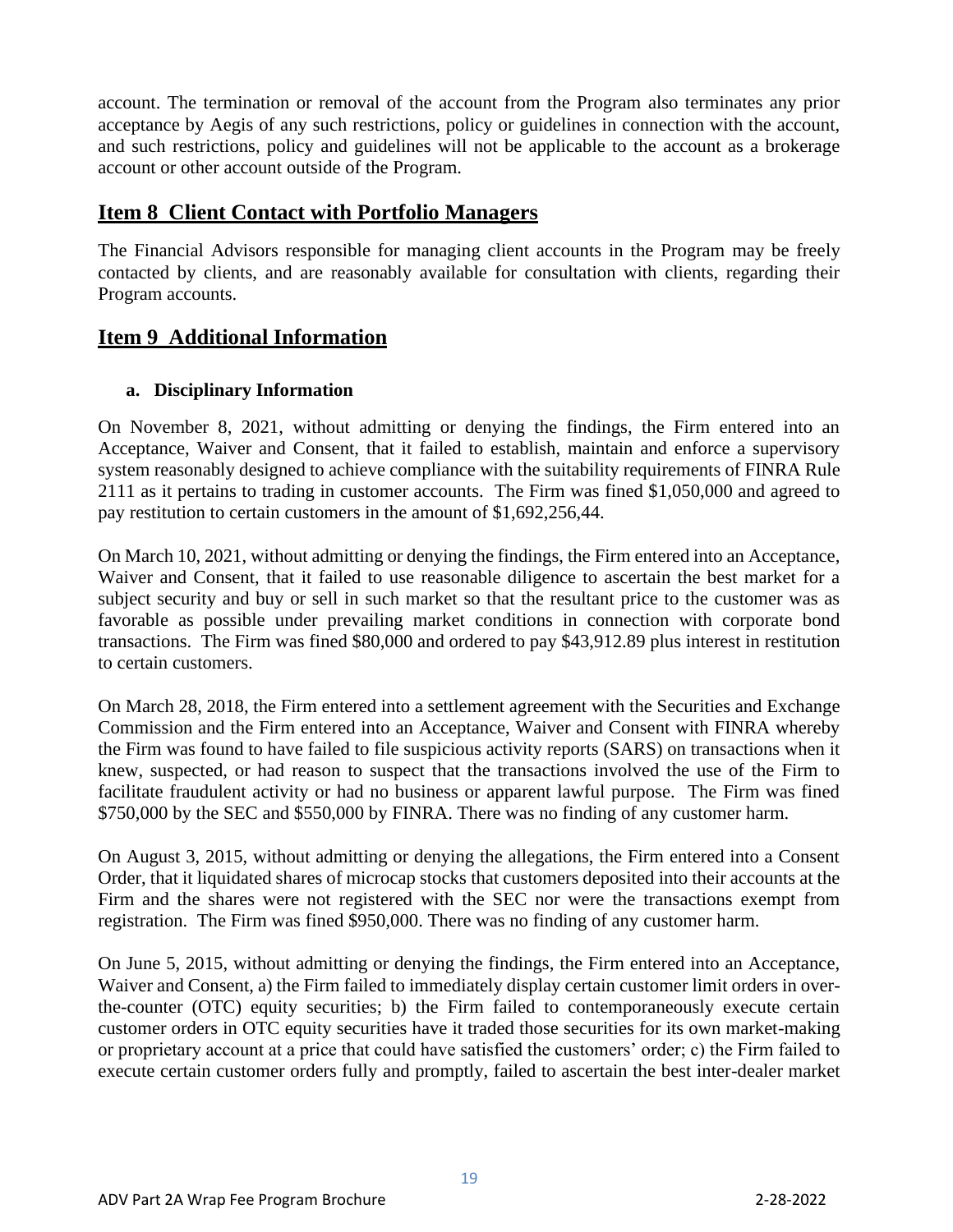price and failed to update its written supervisory procedures concerning market order timeliness, rendering those sections deficient; and d) the Firm failed to accurately reflect that certain orders were solicited and/or executed using discretionary authority. The Firm was fined \$85,000 and agreed to pay \$2,537.22 plus interest in restitution to customers.

#### <span id="page-19-0"></span>**b. Other Financial Industry Activities and Affiliations**

#### **Financial Industry Activities**

Aegis is registered as a broker-dealer and investment adviser with the U.S. Securities and Exchange Commission (the "SEC") and is a member of the Financial Industry Regulatory Authority ("FINRA"). All Advisors in the Program and their supervisors are registered with FINRA as registered representatives of Aegis in its capacity as a broker-dealer.

#### **Affiliations**

Aegis does not have any other arrangements that are material to its advisory business or its clients with a related person who is an investment company, other investment advisor, financial planning firm, commodity pool operator, commodity trading adviser or futures commission merchant, banking or thrift institution, accounting firm, law firm, insurance company or agency, pension consultant, real estate broker or dealer, or an entity that creates or packages limited partnerships.

#### <span id="page-19-1"></span>**c. Code of Ethics**

Advisors in the Program are bound by the Aegis Investment Adviser Code of Ethics, adopted by Aegis in accordance with Rule 204A-1 under the Advisers Act. The Code of Ethics describes the general standards of business conduct applicable to Aegis' investment advisory representatives, including Advisors in the Program, and the fiduciary obligations owed by Aegis and its investment advisory representatives to clients in its investment advisory programs. More specifically, the Code of Ethics addresses the following subjects:

- the maintenance of personal securities accounts by Aegis's investment advisory representatives;
- the reporting to Aegis Compliance personnel of certain personal securities holdings and transactions by certain of Aegis' investment advisory representatives, including all Advisors in the Program;
- certain trading restrictions applicable to personal securities transactions of certain of Aegis Advisors in the Program;
- trading by investment advisory representatives while in possession of material non-public information;
- periodic certification by certain of Aegis' investment advisory representatives, including all Advisors in the Program, of their review, understanding and compliance with the Code of Ethics;
- Aegis' administration and enforcement of the Code of Ethics; and
- the keeping of certain records relating to the Code of Ethics and its administration and enforcement by Aegis.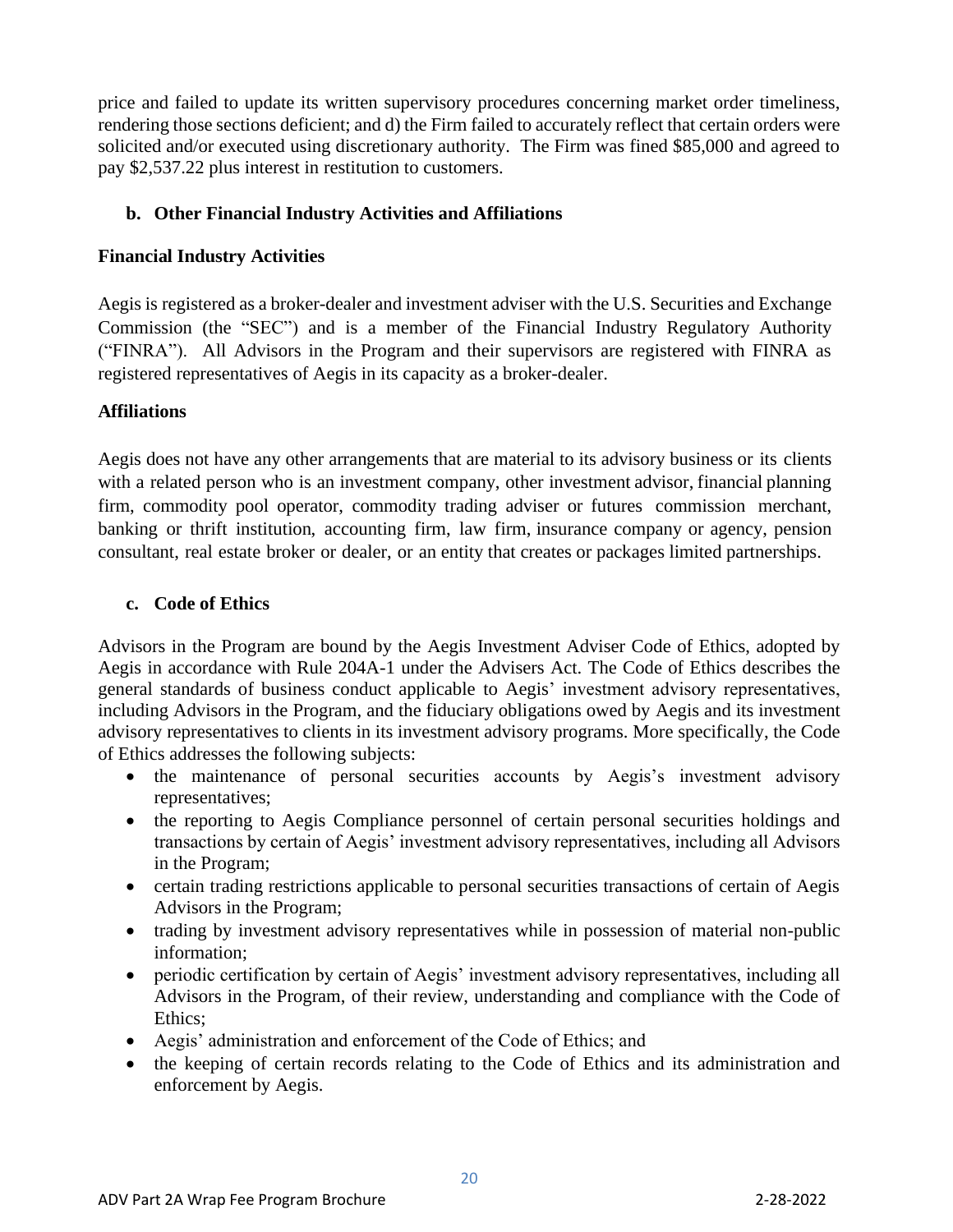*Aegis will provide a copy of the Aegis Investment Adviser Code of Ethics to any client or prospective client upon request.*

#### **d. When Aegis or a Related Person Invests in the Same Securities That it Recommends to Clients**

Aegis and its Advisors may recommend that clients buy or sell securities, or may buy or sell securities for clients (including clients in the Program), that Aegis or a related person buys or sells for itself. In such circumstances, the interests of Aegis and its related persons conflict with those of Aegis' clients, including Program clients, in several respects:

- Aegis or a related person may benefit from (1) clients buying securities that Aegis or the related person then sells or (2) clients selling securities that Aegis or the related person then buys, because client purchases may increase the market price of a security Aegis or the related person owns or borrows and then sells, and client sales may reduce the market price of a security Aegis or the related person then buys.
- Aegis or a related person may benefit from (1) buying securities that clients will later buy (because the subsequent client purchases may increase the market price of the security Aegis or the related person already bought and owns) or (2) selling securities that clients will later sell (because subsequent client sales may decrease the market price of the security Aegis or the related person already sold).
- Aegis or a related person may benefit from principal transactions in which it sells a security directly from its own account to a client account or buys a security into its own account directly from a client account. For example, when an Advisor enters an order to buy a security for a Program client, Aegis may have a financial incentive to execute the order through a principal (instead of agency) transaction if it owns the security in its own account, the security is thinly traded or illiquid, and Aegis believes it will decline in value or wants to sell it for another reason.

Aegis addresses these conflicts in the following ways:

- the maintenance of policies (including in the Code of Ethics) prohibiting Aegis employees from engaging in conduct intended to manipulate the price of securities and procedures designed to prevent and/or detect such conduct;
- the general prohibition in the Code of Ethics on the personal trading by any Aegis Advisor in the Program in a security on the same day they trade the security for their clients, unless the clients receive the same or better price and opposite side in a security they are soliciting to their clients.
- the maintenance of information barrier procedures designed to control the flow of information between Aegis and other business units, investment banking;
- supervision of Advisors' management of Program accounts designed to ensure that the accounts are managed in accordance with clients' investment objectives for the accounts and that Advisors are acting in accordance with their fiduciary duty to place the interests of Program clients before their own and those of Aegis;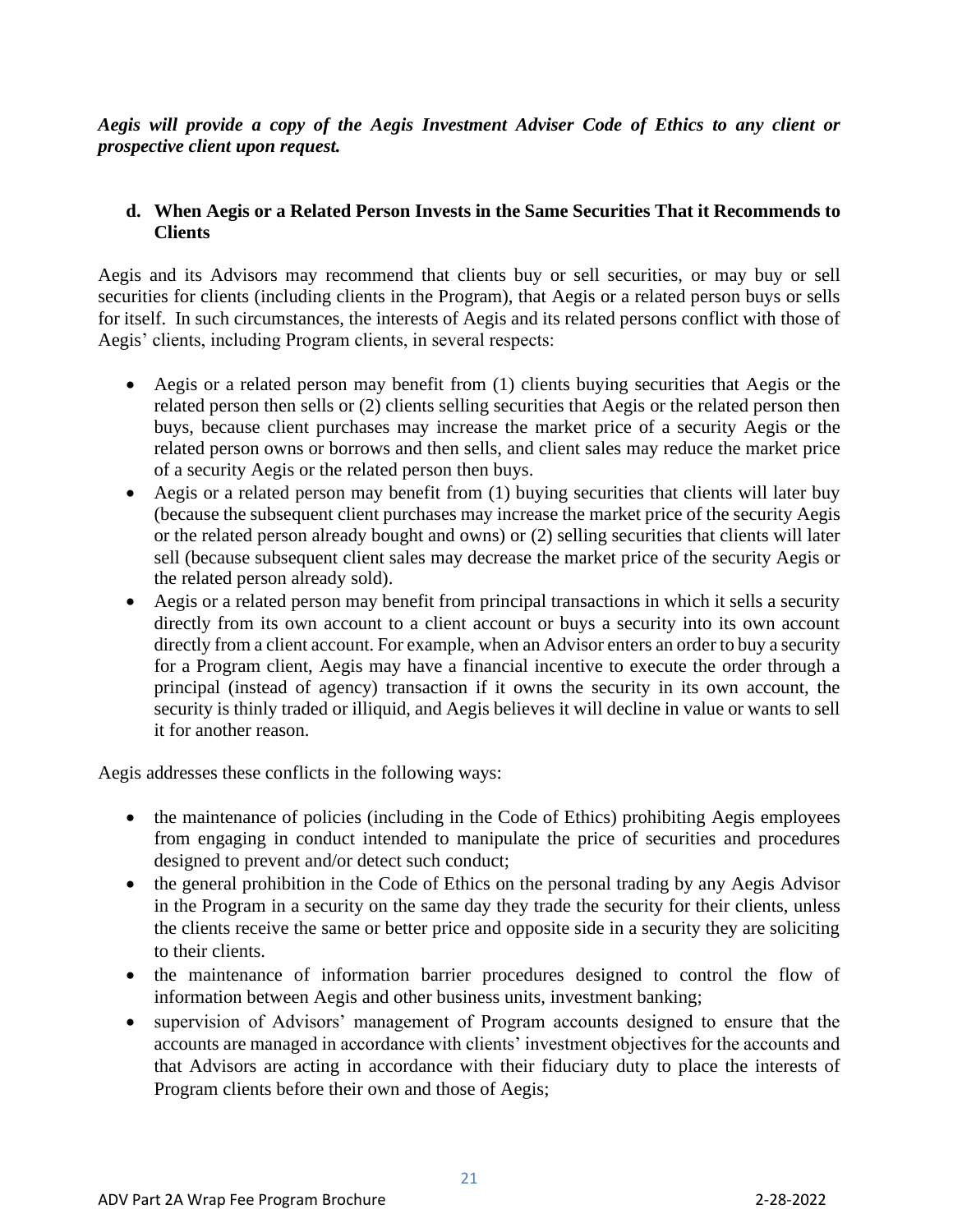- the imposition of trading restrictions with respect to certain time periods and/or lists of issuers that are designed to prevent investment personnel (including Advisors) from unfairly benefiting from unreleased research reports and recommendations;
- the requirement in the Code of Ethics that Advisors in the Program periodically report personal securities holdings and transactions to Aegis Compliance personnel; and
- the policy and legal restrictions on principal transactions with Program accounts described above.

#### **e. When Aegis or a Related Person Recommends or Buys or Sells Securities for Client Accounts at or About the Same Time it Buys or Sells the Same Securities for Client Accounts**

Aegis and its related persons (including Advisors) may recommend that clients buy or sell securities, or may buy or sell securities for clients (including clients in the Program), *at or about the same time*  that Aegis or a related person buys or sells the same securities for its (or a related person's) own account.

In such circumstances, the interests of Aegis and its related persons conflict with those of Aegis' clients, including Program clients, in all of the respects described in the preceding section, each of which typically involves not only trading in the same securities that clients do, but also trading in them at or about the same time that clients do. Please see above for a description of those conflicts and how Aegis addresses them.

#### **f. Review of Accounts**

Aegis's Office of Supervisory Jurisdiction ("OSJ") branch managers/supervisors periodically review client accounts to identify situations that may warrant either a more detailed review or a specific action on behalf of an advisory client.

Aegis utilizes a series of surveillance, exception, trade, and other transaction and account reports that are designed to help facilitate the ongoing review of Program accounts. In addition, Aegis Advisors provide continual and regular investment advice to clients, routinely review client portfolios, and are responsible for communicating with clients at least annually.

#### **Regular Reports**

Clients receive periodic communications on at least an annual basis. The written updates may include a net worth statement, portfolio statement and a summary of objectives and progress towards meeting those objectives.

#### *g.* **Client Referrals and Other Compensation**

#### **Incoming Referrals**

Aegis has been fortunate to receive many client referrals over the years. The referrals came from